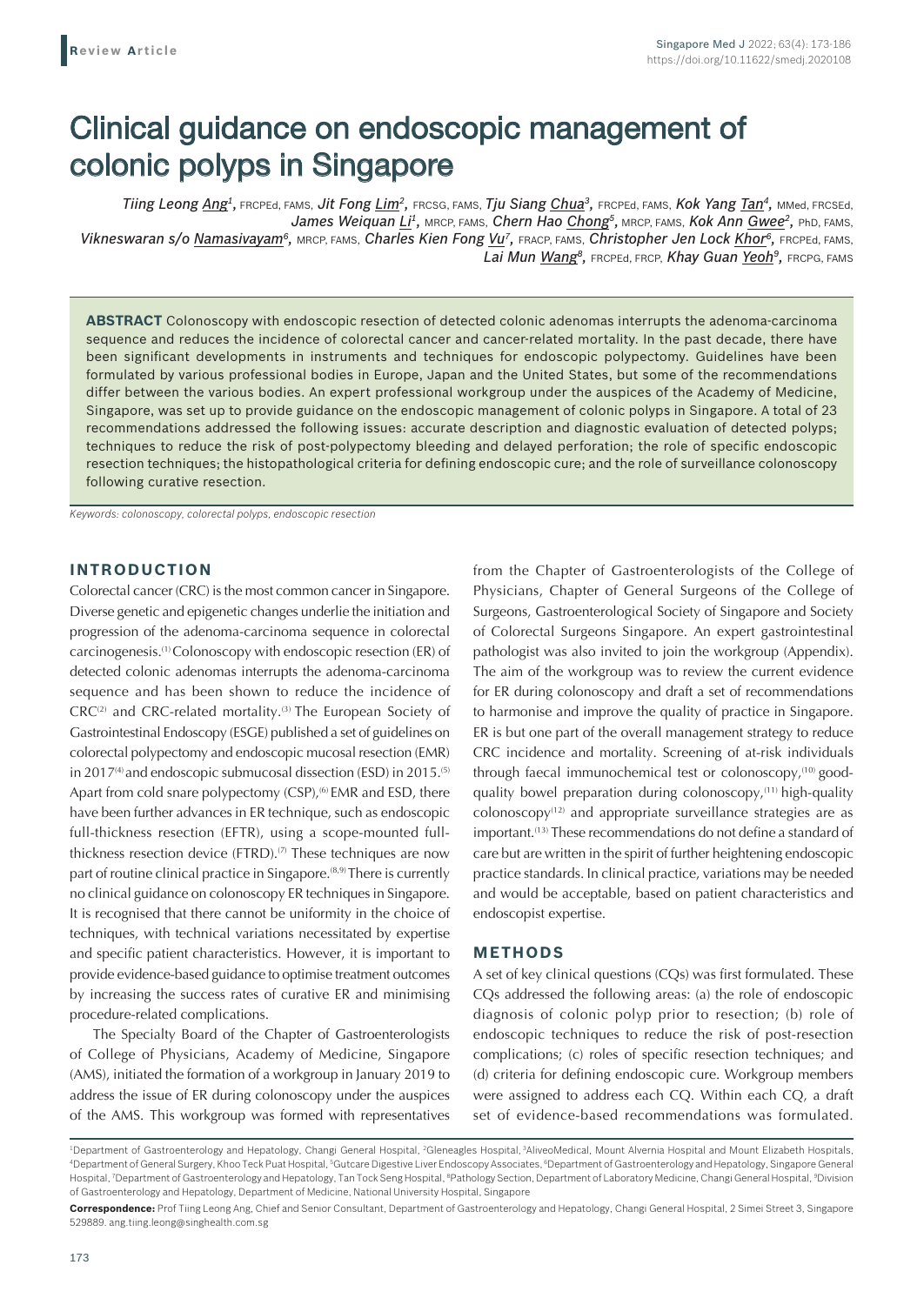The 2017 ESGE guidelines were reviewed, and a PubMed search of relevant published literature up to April 2020 was performed. The quality of evidence and strength of recommendation of each statement were assessed according to GRADE (Grading of Recommendations, Assessment, Development and Evaluations; Box 1).<sup>(14)</sup> The final recommendations after consensus was achieved within the workgroup are summarised in Box 2 and the flowchart in Fig. 1.

#### **RECOMMENDATIONS**

#### **(A) Endoscopic evaluation of colonic polyps prior to resection**

An accurate diagnostic evaluation is important to guide the decision for further therapeutic intervention. A precise terminology to describe findings is crucial. Adjuncts to standard white light endoscopy provide additional diagnostic information that aids polyp characterisation.

## *1. We recommend that the endoscopist describe the gross morphology of detected colonic polyps, especially if the patient is being referred for endoscopic resection (strong recommendation, moderate-quality evidence).*

The gross morphology of a polyp facilitates estimation of the depth of invasion, which may influence the choice of resection techniques. A prediction of deep invasion is further confirmed when the lesion fails to lift after injection of submucosal saline (the non-lifting sign). Documentation of morphology also provides a common vocabulary to facilitate communication between endoscopists when patients are referred for ER. The Paris endoscopic classification of superficial neoplastic lesions, updated in 2005, is internationally accepted.<sup>(15)</sup> Superficial lesions are classified as protruding, non-protruding and nonexcavated, and excavated. Protruding lesions are described as pedunculated (0–Ip) or sessile (0-Is). Non-protruding and non-excavated lesions are described as slightly elevated (0–IIa; < 2.5 mm in height, or the width of biopsy forceps, as opposed to sessile lesions that are  $> 2.5$  mm), completely flat (0–IIb) and slightly depressed (0–IIc; < 2.5 mm in depth). Excavated lesions are ulcerated lesions (0–III). Combinations of morphologies may exist for a single lesion such as elevated and depressed  $(0$ –IIa + IIc) or excavated and depressed  $(0$ –III + IIc) lesion. The availability of such a morphological description is very important for histopathologists in their interpretation of resected malignant polyps. The Haggitt classification is used for pedunculated lesions,(16) whereas for sessile or flat lesions, the measurement of vertical depth of extension into the submucosa is crucial<sup>(17)</sup> when assessing whether ER is curative. This will be further discussed in Section D. Gross morphological features such as convergence of folds, spontaneous bleeding and surface ulceration are indications of deeper invasion and should be documented if present. A documented description makes a difference to the decision to perform the polypectomy there and then, the subsequent plan for endoscopic resection, the approach should a redo polypectomy be required and surgical decision-making if surgery is ultimately required.

#### **Box 1. Grading of Recommendations Assessment,**

#### **Development and Evaluation (GRADE): Quality of evidence**

- High: We are very confident that the effect of the study reflects the actual effect.
- Moderate: We are quite confident that the effect in the study is close to the true effect, but it is also possible that it is substantially different.
- Low: The true effect may differ significantly from the estimate.
- Very low: The true effect is likely to be substantially different from the estimated effect.

#### **Strength of recommendation**

- Strong for using
- Weak for using
- Strong against using
- Weak against using

*2. We recommend that in addition to white light endoscopy, image enhancement with equipment-based or dye-based techniques be used as an adjunct to further characterise polyps to predict histology and estimate the depth of invasion if the endoscopist suspects high-grade dysplasia or malignancy (strong recommendation, moderate-quality evidence).*

Image-enhanced endoscopy (IEE) has moved from the niche practice of expert endoscopists to mainstream clinical practice. IEE enhances mucosal surface and microvascular patterns to facilitate diagnostic evaluation. IEE techniques are classified as dye-based (chromoendoscopy [CE]) or equipment-based.<sup>(18)</sup> Equipment-based IEE has greatly simplified IEE, as the endoscopist only needs to press a button on the scope handle without having to administer a dye, and it is also less messy than dye-spray. Moreover, endoscopes manufactured by the major endoscopy companies are now equipped with IEE technology.

Equipment-based IEE is further categorised into optical IEE (such as narrow-band imaging [NBI; Olympus, Tokyo, Japan], blue laser and blue light imaging [BLI; Fujifilm, Tokyo, Japan], and optical enhancement [OE; Pentax, Tokyo, Japan]) and electronic IEE based on software processing (such as i-scan [Pentax] and Fuji Intelligent Colour Enhancement [FICE; Fujifilm]). Optical equipment-based IEE is preferred over electronic IEE owing to its better image resolution. Dye-based CE enhances the pit pattern of the colonic polyp, whereas equipment-based optical IEE, such as NBI, BLI and OE, use the narrow-bandwidth blue and green wavelengths to improve the visualisation of mucosal pit patterns and microvessels of the colonic polyp. These mucosal surface changes have been correlated with the histology and depth of submucosal invasion in malignant polyps.<sup>(19-23)</sup> Although these details can be examined with and without the use of magnification, magnification is important for clear visualisation of the shape and calibre of microvessels. A commonly used system to predict polyp histology is the NBI International Colorectal Endoscopic (NICE) classification, which is based on three parameters, namely colour, vessels and surface pattern of the polyp.(19,20) It does not require image magnification. NICE 1 has been correlated with hyperplastic polyp or sessile serrated polyp (SSP); NICE 2 with adenomatous polyps with low-grade dysplasia (LGD), high-grade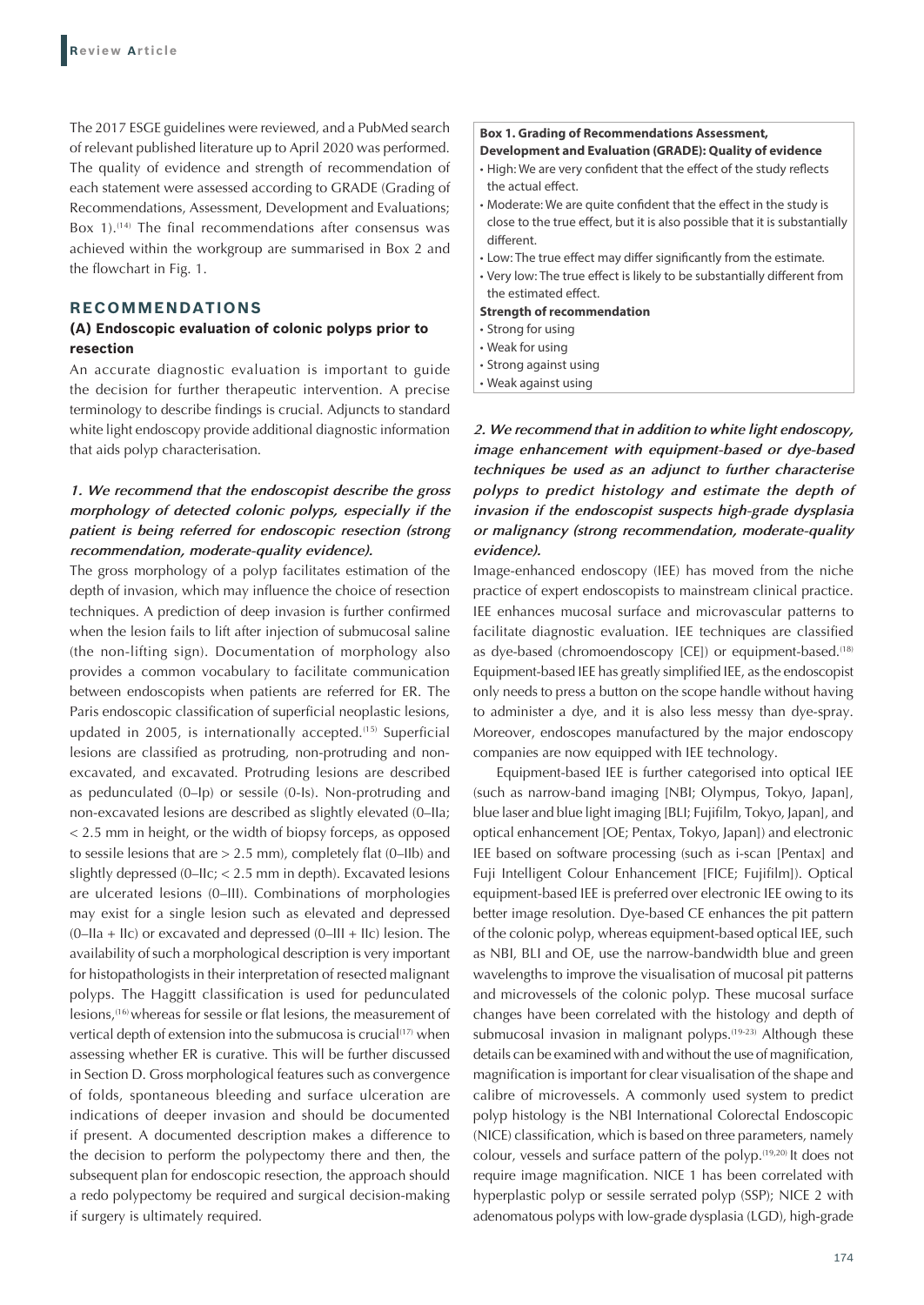#### **Box 2. Recommendations for endoscopic management of colonic polyps:**

#### **A. Endoscopic diagnosis of colonic polyp prior to resection**

- 1. We recommend that the endoscopist describe the gross morphology of detected colonic polyps, especially if the patient is being referred for endoscopic resection (strong recommendation, moderate-quality evidence).
- 2. We recommend that in addition to white light endoscopy, image enhancement with equipment-based or dye-based techniques be used as an adjunct to further characterise polyps to predict histology, and estimate the depth of invasion if the endoscopist suspects high-grade dysplasia or malignancy (strong recommendation, moderate-quality evidence).
- 3. We recommend the use of magnifying endoscopy when the equipment and expertise are available to further improve diagnostic accuracy (estimation of histology and depth of invasion), if advanced resection techniques such as endoscopic mucosal resection and endoscopic submucosal dissection are being considered (strong recommendation, moderate-quality evidence).
- 4. We recommend that polyps with endoscopic imaging features of deep invasion consistent with advanced cancer not amenable to endoscopic resection should be biopsied and referred for surgical resection (strong recommendation, moderate-quality evidence).

#### **B. Endoscopic techniques to reduce the risk of post‑resection complications**

- 5. We recommend against routine clip application after standard polypectomy, but clip application may be used selectively for high-risk polypectomy (strong recommendation, moderate-quality evidence).
- 6. We recommend that the endoscopist consider the use of prophylactic measures such as endoloop or clip application to prevent bleeding in pedunculated polyps with polyp head size ≥ 20 mm or stalk diameter ≥10 mm (strong recommendation, moderate-quality evidence).
- 7. We recommend that mechanical prophylactic measures such as clip closure of mucosal defect be considered after endoscopic resection in individuals at higher risk of post-resection bleeding or when there is a high risk of perforation (strong recommendation, moderatequality evidence).

#### **C. Specific resection techniques**

- 8. We recommend that *en bloc* resection be the target outcome whenever technically feasible, as this has been shown to reduce recurrence rates (strong recommendation, moderate-quality evidence).
- 9. We recommend that when high-grade dysplasia or intramucosal cancer is suspected, the endoscopist should aim for *en bloc* resection during endoscopic resection in order to adequately assess margin clearance and the feasibility of endoscopic cure (strong recommendation, moderate-quality evidence).
- 10. We recommend that piecemeal endoscopic resection with adjunctive ablative therapy to resection margins of non-pedunculated lesions is acceptable if endoscopic features suggest low-grade dysplasia (strong recommendation, moderate-quality evidence).
- 11. We recommend caution in the use of hot biopsy forceps, in view of higher rates of incomplete resection, inadequate tissue sampling for histological assessment and significant risks of adverse events (strong recommendation, moderate-quality evidence).
- 12. We recommend that cold biopsy forceps are preferred for polyps 1–3 mm in size, while for polyps > 3 mm in size, cold snare polypectomy or jumbo forceps biopsy is preferred (strong recommendation, moderate-quality evidence).
- 13. We recommend hot snare resection for pedunculated polyps (strong recommendation, moderate-quality evidence).
- 14. We recommend that cold snare polypectomy without submucosal injection is suitable for sessile polyps 4–9 mm in size (strong recommendation, moderate-quality evidence).
- 15. We recommend hot snare polypectomy with submucosal injection as an alternative to cold snare polypectomy for sessile polyps 4–9 mm in size (strong recommendation, moderate-quality evidence).
- 16. We recommend hot snare resection for sessile polyps 10–20 mm in size. This can be performed after submucosal injection, or without submucosal injection using underwater endoscopic mucosal resection technique (strong recommendation, moderate-quality evidence).
- 17. We recommend the use of endoscopic submucosal dissection to achieve *en bloc* resection for non-pedunculated lesions larger than 15–20 mm when there is a suspicion of more advanced histology such as high-grade dysplasia or intramucosal cancer (strong recommendation, moderate-quality evidence).
- 18. We recommend piecemeal endoscopic mucosal resection when *en bloc* resection is not feasible for flat or sessile lesions > 20 mm only if endoscopic features suggest low-grade dysplasia (strong recommendation, moderate-quality evidence).
- 19. We recommend endoscopic submucosal dissection with *en bloc* resection as an option for flat or sessile lesions > 15–20 mm even if endoscopic features suggest low-grade dysplasia if the expertise is available (strong recommendation, low-quality evidence).
- 20. We recommend that endoscopic full-thickness resection using the full-thickness resection device may be considered as an alternative to surveillance or surgical resection for non-polypoid lesions up to 20 mm in size not amenable to endoscopic mucosal resection or endoscopic submucosal dissection due to extensive inflammation or scarring (weak recommendation, low-quality evidence).
- 21. We do not recommend the use of the full-thickness resection device for all polypoid lesions, or for non-polypoid lesions > 20 mm, particularly in the setting where malignancy is suspected (strong recommendation, low-quality evidence).

#### **D. Criteria for defining endoscopic cure**

- 22. We recommend that endoscopic cure of malignant polyps be defined based on histological features that predict no or minimal risk of lymph node metastases, namely the absence of poorly differentiated histology, absence of lymphovascular invasion, absence of tumour budding, depth of submucosal invasion limited to Haggitt levels 1–3 for pedunculated lesions and submucosal invasion depth < 1,000 μm for flat or sessile lesions, and clear resection margins (strong recommendation, moderate-quality evidence).
- 23. We recommend re-examination of the resection site within 3–6 months after successful curative endoscopic resection of malignant polyps if clinically feasible, to ensure the absence of residual disease if complete resection cannot be definitively established by histopathological assessment, such as in the context of piecemeal resection. If there is curative R0 resection, follow-up colonoscopy is recommended at one year (strong recommendation, low-quality evidence).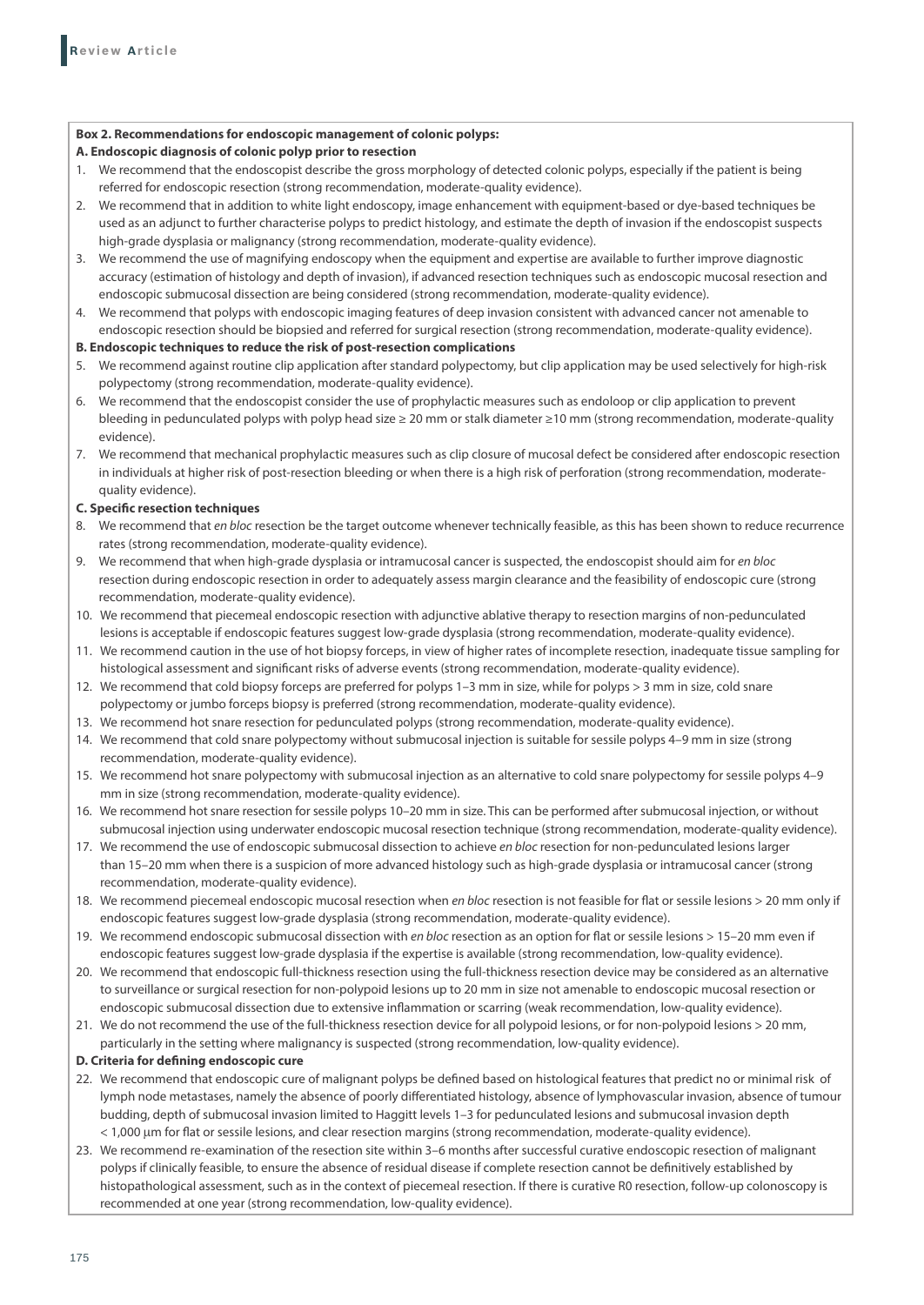

**Fig. 1** Flowchart shows the endoscopic management of colonic polyps. \*Paris classification. †NICE (no magnification) or JNET (with magnification) classifications. EMR: endoscopic mucosal resection; ESD: endoscopic submucosal dissection; HGD: high-grade dysplasia; IMC: intramucosal cancer; LGD: low-grade dysplasia; FTRD: full-thickness resection device; JNET: Japan NBI Expert Team; NICE: NBI International Colorectal Endoscopic

dysplasia (HGD) or intramucosal carcinoma (IMC); and NICE 3 with malignant polyps with deep submucosal surface invasion. The Japan NBI Expert Team (JNET) classification system requires the use of magnifying endoscopy to examine the vessel and surface patterns. It consists of four categories of microvessel and surface pit patterns (Types 1, 2A, 2B and 3). Types 1, 2A, 2B and 3 are correlated with the histopathological findings of hyperplastic polyp/SSP, LGD, HGD/IMC/shallow submucosal invasive cancer and deep submucosal invasive cancer, respectively.(21,24-26) In essence, with the use of optical magnification, one can further stratify a lesion that is classified as NICE 2 into 2A and 2B, as there are implications for the choice of ER technique, as well as whether *en bloc* resection is required (HGD, IMC) or piecemeal resection would suffice (LGD).

*3. We recommend the use of magnifying endoscopy when the equipment and expertise are available to further improve diagnostic accuracy (estimation of histology and depth of invasion), if advanced resection techniques such as* 

## *endoscopic mucosal resection and endoscopic submucosal dissection are being considered (strong recommendation, moderate-quality evidence).*

The use of optical magnification with magnifying or dual-focus endoscopy can enable the endoscopist to visualise microsurface and microvascular patterns more clearly, providing further information for classification of polyps. A systematic review and meta-analysis compared the accuracy of NBI, magnifying chromoendoscopy (MCE), and gross morphological features (GMF) seen with conventional view for the optical diagnosis of T1 CRC and deep submucosal invasion. Altogether, 33 studies with 31,568 polyps were included. For the optical diagnosis of T1 CRC, both NBI (four studies; pooled estimate [PE] 0.85, 95% confidence interval [CI] 0.75–0.91) and MCE (five studies; PE 0.90, 95% CI 0.83–0.94) yielded higher sensitivity than GMF (three studies; range 0.21–0.46). Similarly, for the optical diagnosis of deep invasion, both NBI (13 studies; PE 0.77, 95% CI 0.68–0.84) and MCE (17 studies; PE 0.81, 95% 0.75–0.87) yielded higher sensitivity than GMF (six studies; range 0.18–0.88).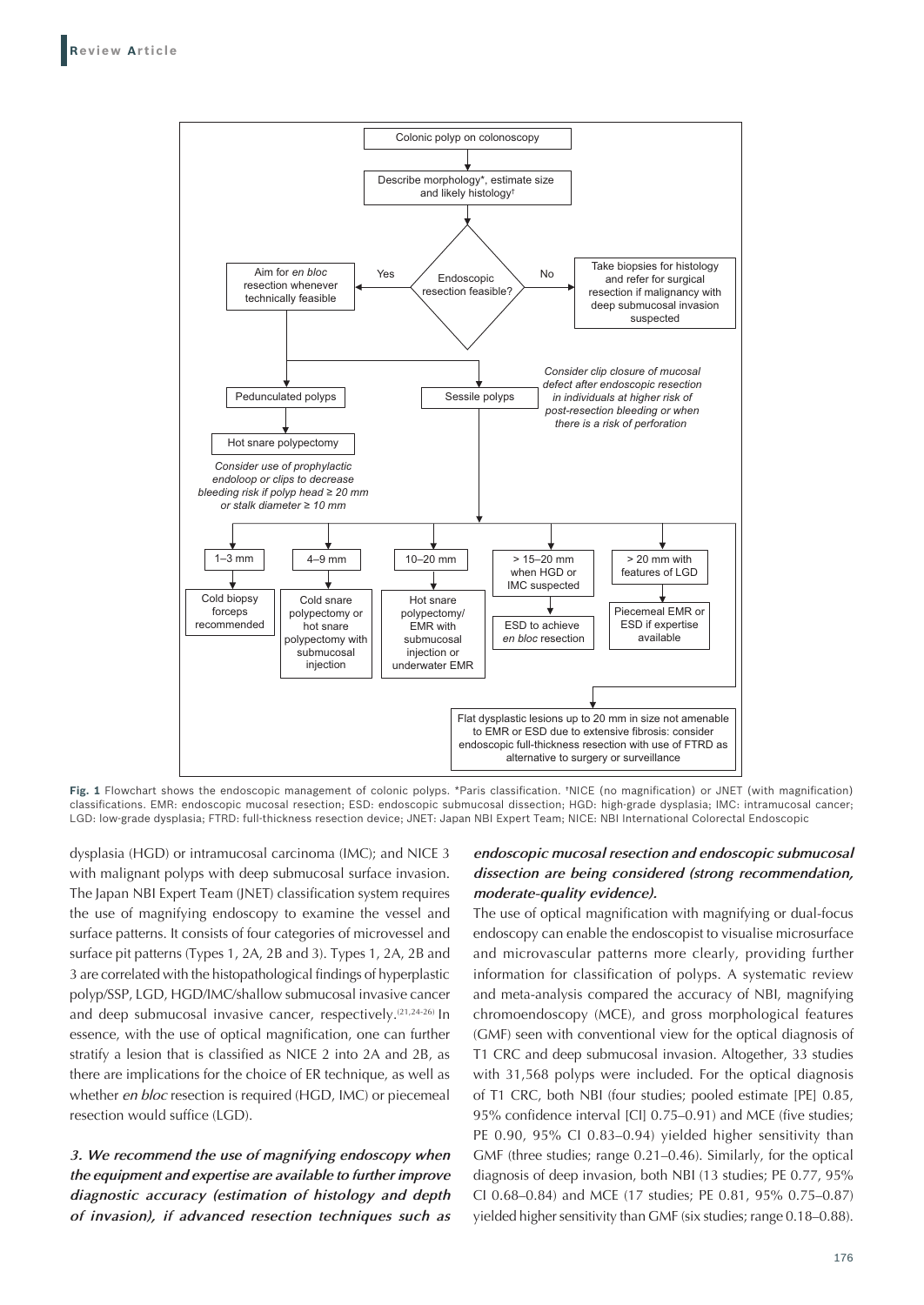No significant preference for either NBI or MCE was found.<sup>(27)</sup> ER should not be attempted in NICE 3 or JNET 3 lesions. In JNET 2B lesions consistent with HGD or IMC, one should attempt to achieve *en bloc* resection to ensure complete ER, rather than perform piecemeal ER. It must be acknowledged that these classification systems are not perfect and that ultimately, a histological assessment is still required to determine the success of endoscopic treatment.

## *4. We recommend that polyps with endoscopic imaging features of deep invasion consistent with advanced cancer not amenable to endoscopic resection should be biopsied and referred for surgical resection (strong recommendation, moderate-quality evidence).*

Polyps that are classified as NICE 3 or JNET 3 have a high risk of deep submucosal invasion, which is associated with increased risk of nodal metastasis. ER will not be curative even if technically successful.<sup>(16,17,28)</sup> Attempting ER may result in perforation.<sup>(29)</sup> Referral for surgical resection is indicated.

## **(B) Endoscopic techniques to reduce the risk of postresection complications**

Colonoscopy with ER is a very safe procedure, with a low risk of procedure-related complications. The key complications that may arise are immediate and delayed bleeding, and perforation. The magnitude of the risk depends on patient-specific characteristics and the choice of ER techniques, which is, in turn, guided by the type of lesion and the technical limitations of each technique. Most complications, when recognised early, are successfully treated endoscopically without the need for rescue surgery. Based on factors such as clinical comorbidities, polyp morphology and appearance of the post-resection mucosal defect, specific preventive measures may be taken for risk mitigation.

## *5. We recommend against routine clip application after standard polypectomy, but clip application may be used selectively for high-risk polypectomy (strong recommendation, moderate-quality evidence).*

Data regarding the use of haemostatic clips to prevent postpolypectomy bleeding (PPB) is mixed. A case-control study showed that prophylactic clip placement did not reduce the occurrence of PPB.<sup>(30)</sup> This data corroborated the findings of a previous randomised controlled trial (RCT).<sup>(31)</sup> However, some studies involving resection of large polyps showed reduction in the risk of PPB. In a study by Watabe et al involving 6,617 polypectomies, PPB occurred at a rate of 0.57%. Based on this, the number of clips needed to be placed prophylactically to prevent a single episode of post-polypectomy bleeding was 175.<sup>(32)</sup> This is neither practical nor cost-effective. Haemostatic clips can be used to treat immediate active bleeding but need not be placed routinely after standard polypectomy. A recent systematic review evaluated 4,311 patients and 7,783 polyps. There was no significant difference in delayed PPB rates in patients who received routine prophylactic clipping compared to those who did not (odds ratio [OR] 0.8; 95% CI 0.36–1.77;  $p = 0.56$ ). There was also no significant difference in the delayed PPB rates of polyps < 20 mm compared with polyps  $\geq 20$  mm.<sup>(33)</sup> A more recent RCT published in 2019 again demonstrated that routine prophylactic clip placement for polyps > 10 mm did not reduce the rate of delayed bleeding.<sup>(34)</sup> A multicentre RCT showed that bleeding after endoscopic removal of large non-pedunculated colon polyps ( $\geq$  20 mm) is reduced by the prophylactic placement of haemostatic clips to close the mucosal defect only for large polyps located in the proximal colon.<sup>(35)</sup>

## *6. We recommend that the endoscopist consider the use of prophylactic measures such as endoloop or clip application to prevent bleeding in pedunculated polyps with polyp head size ≥*≥ *20 mm or stalk diameter ≥*≥ *10 mm (strong recommendation, moderate-quality evidence).*

This statement should be read together with Statement 13, which recommends hot snare resection for pedunculated polyps. It is consistent with the ESGE recommendation.<sup>(4)</sup> Studies have shown the efficacy of endoloop in preventing PPB after resection of large pedunculated colon polyps.(36,37) In an RCT of 195 patients who had pedunculated colorectal polyps with heads  $\geq 10$  mm and stalks  $\geq$  5 mm in diameter, polyps were randomised to receive either clips or endoloop. Both devices were applied to the base of the stalk before conventional snare polypectomy. Bleeding occurred after five polypectomies in the clip group and after six polypectomies in the endoloop group  $(5.1\% \text{ vs. } 5.7\%; \text{ p} = 0.847).$ These results suggest that the application of a clip may be as effective and safe as an endoloop in the prevention of PPB in large pedunculated colonic polyps.(38) A single endoloop is expected to completely strangulate the vessels within the polyp stalk, whereas depending on the diameter of the polyp stalk and the size of the clips, more than one clip may need to be deployed.

## *7. We recommend that mechanical prophylactic measures such as clip closure of mucosal defect be considered after endoscopic resection in individuals at higher risk of postresection bleeding or when there is a high risk of perforation (strong recommendation, moderate-quality evidence).*

The risk of PPB is significantly increased in patients on antiplatelet or anticoagulation therapy, as well as in patients with end-stage kidney disease. The Endoscopic Resection Group of the Spanish Society of Endoscopy (GSEED-RE) model<sup>(39)</sup> and the Australian Colonic Endoscopic Resection (ACER) model<sup>(40)</sup> have been proposed to predict delayed bleeding after EMR of large superficial colorectal lesions. A multicentre cohort study assessed the discrimination and calibration of the GSEED-RE and ACER models in a validation study and proposed a newer predictive model. In this study, PPB occurred in 45 of 1,034 EMR of lesions > 20 mm (4.5%) and was associated with proximal location (OR 2.84, 95% CI 1.31–6.16), antiplatelet agents (OR 2.51, 95% CI 0.99–6.34) or anticoagulants (OR 4.54, 95% CI 2.14–9.63), difficulty of EMR (OR 3.23, 95% CI 1.41–7.40) and comorbidity (OR 2.11, 95% CI 0.99– 4.47). These variables were then used to generate a new model, GSEED-RE2, which achieved higher area under the curve values (0.69–0.73, 95% CI 0.59–0.80).(41) Prophylactic clip placement after ER of large polyps has been shown to be cost-effective for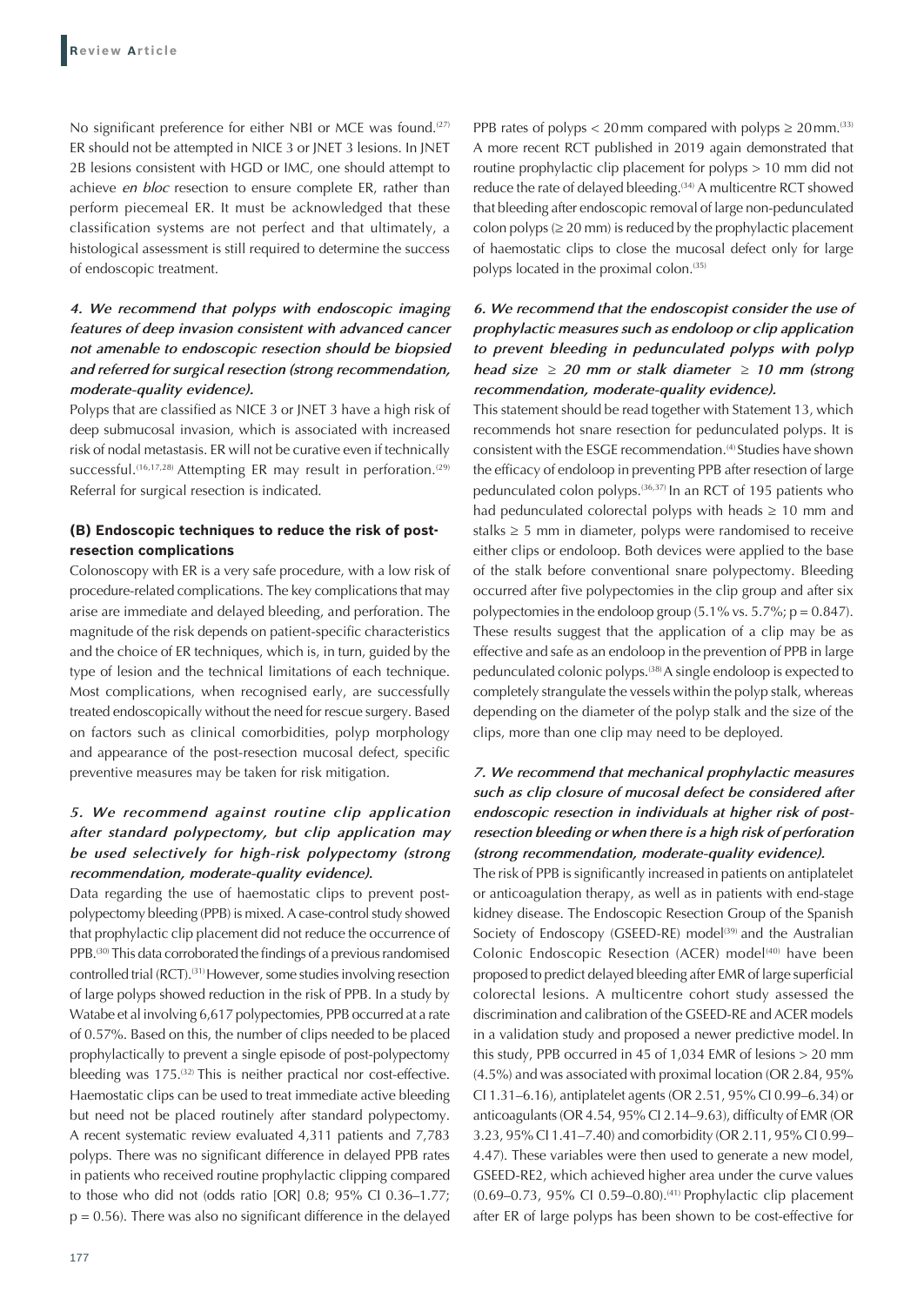such patients at higher risk of post-resection bleeding.<sup>(42)</sup> Such a strategy should apply to individuals who are expected to have a higher risk of post-resection bleeding (lesion size  $\geq 20$  mm at proximal colon location,<sup>(35)</sup> presence of major comorbidities, use of antiplatelet therapy). Careful evaluation of the post-resection mucosal defect is important. If there is endoscopic evidence to suggest deep mural injury that may result in delayed perforation, or if there is a high risk of perforation ('target sign'), mechanical prophylactic closure of the mucosal defect is indicated.<sup>(29,43)</sup>

#### **(C) Specific endoscopic resection techniques**

There has been development in ER techniques such that a spectrum of options is now available. A brief definition will be provided here, as some terms have been used interchangeably and can be a source of confusion.

*En bloc* resection refers to resection of the entire polyp in a single piece, whereas piecemeal resection refers to resection of the polyp in multiple fragments. In theory, a diminutive polyp may be completely removed by biopsy. Normally, this is done without cautery and is known as cold biopsy. Hot biopsy refers to avulsion of the polyp using electrocautery; these are specially designed biopsy forceps that allow electrocautery. Standard snare polypectomy refers to the resection of a polyp by placing a snare at its stalk or base and using electrocautery. It is also known as hot snare polypectomy (HSP). CSP refers to resecting a polyp without cautery. It is performed without submucosal injection. Dedicated cold snares specifically designed for CSP are now commercially available.

EMR is an extension of standard SP techniques. It is used to resect non-polypoid lesions. EMR differs from HSP in that the plane of resection is the middle to deep submucosal layer, as opposed to the mucosal or the most superficial submucosal level for HSP. Hence, EMR is able to provide adequate tissue to assess the depth of invasion even if the lesion is mildly elevated or flat, rather than pedunculated or sessile. Submucosal injection to expand the submucosa is traditionally used to separate the mucosa layer from the muscularis propria layer and to avoid deep thermal injury during resection. EMR requires the use of a dedicated stiff snare that can be firmly anchored on the colonic mucosa to capture both the mucosa and submucosa tissue. To ensure that there is no remnant lesion at the resection margin during EMR, it is crucial that a rim of normal mucosa around the lesion is also captured and resected. In the oesophagus and stomach, as the mucosa and submucosa layers are thicker than those in the colon, the use of snare resection for EMR may not be able to capture the layers adequately to obtain a clear margin, and hence, EMR techniques that create pseudo-polyps by suction prior to resection, such as cap-assisted and ligation-assisted EMR techniques, are used; these are, however, not used for colonic EMR owing to the thin colonic wall and risk of perforation. Underwater EMR is a newer alternative to resect non-pedunculated colorectal lesions without submucosal injection. It is based on the observation that mucosal lesions float away from the muscle layer once immersed in water.

ESD uses dedicated endoscopic electrocautery knives to incise the mucosal layer and then dissect the submucosal layer beneath the non-polypoid lesion. The mucosa layer is first separated from the muscularis propria layer by submucosal injection during ESD, similar to EMR. Unlike EMR, where the snare limits *en bloc* resection to lesions < 20 mm, the use of electrosurgical knives in ESD enables *en bloc* resection of lesions beyond a diameter of 20 mm. As ESD can be technically challenging for the nonexperts, the concept of hybrid ESD has been advocated. With hybrid ESD, there is circumferential mucosal incision around the non-polypoid lesion, followed by limited submucosa dissection to create sufficient excavation to allow a snare to capture the polyp easily for resection; this will also minimise the risk of deep thermal injury and perforation from colonic wall tenting owing to capture of excessive tissue. EFTR refers to complete resection of the colonic wall layer from the mucosa to the muscularis propria.

#### **Piecemeal vs. en bloc endoscopic resection**

*8. We recommend that* **en bloc** *resection be the target outcome whenever technically feasible, as this has been shown to reduce recurrence rates (strong recommendation, moderate-quality evidence).*

*En bloc* resection provides tissue for histopathological assessment in a single piece. Piecemeal resection results in multiple tissue fragments, and the completeness and adequacy of resection cannot be objectively determined and commented upon by the histopathologist. IMC resected piecemeal would invariably be offered surgery even if ER is curative, since histological features that support curative resection cannot be assessed. The implications for patients may be significant, as surgery has both short- and long-term complications. In addition, there is a risk of residual disease and local recurrence with piecemeal resection. For pedunculated lesions, *en bloc* resection is not an issue if the snare is large enough to loop over the head of the polyp and ensnare the stalk. The challenge lies in non-pedunculated lesions that are flat, mildly elevated or sessile. In such circumstances, lesions < 15 mm, and even up to 20 mm, can be captured by a stiff snare and resected safely. For lesions < 10 mm, *en bloc* resection is preferable over piecemeal biopsy to allow for more accurate histologic assessment for completeness of ER.

A systematic review and meta-analysis that addressed the issue of recurrence of non-pedunculated lesions after EMR included a total of 33 studies in the analysis. Recurrence risk was significantly higher after piecemeal resection (20%, 95% CI 16%–25%) than after *en bloc* resection (3%, 95% CI 2%–5%; p < 0.0001). In multivariable analysis, only piecemeal resection was associated with recurrence.<sup>(44)</sup> There is a risk of deep mural injury, and even perforation, when *en bloc* resection is attempted by snare resection or EMR for non-pedunculated lesions > 20 mm owing to the effect of tenting. A recent study analysed data from a prospective tertiary referral multicentre of lateral spreading tumours (LSTs) 20–25 mm in size that were referred for EMR over a ten-year period. The risk of major deep mural injury was significantly higher in the *en bloc* EMR group compared to the piecemeal EMR group  $(3.5\% \text{ vs. } 1.0\% , p = 0.05)$ . Residual or recurrent adenoma at first surveillance was significantly lower in the *en bloc* EMR group than in the piecemeal EMR group  $(2.0\% \text{ vs. } 5.7\%, \text{ p} = 0.04)$ , but this difference was negated at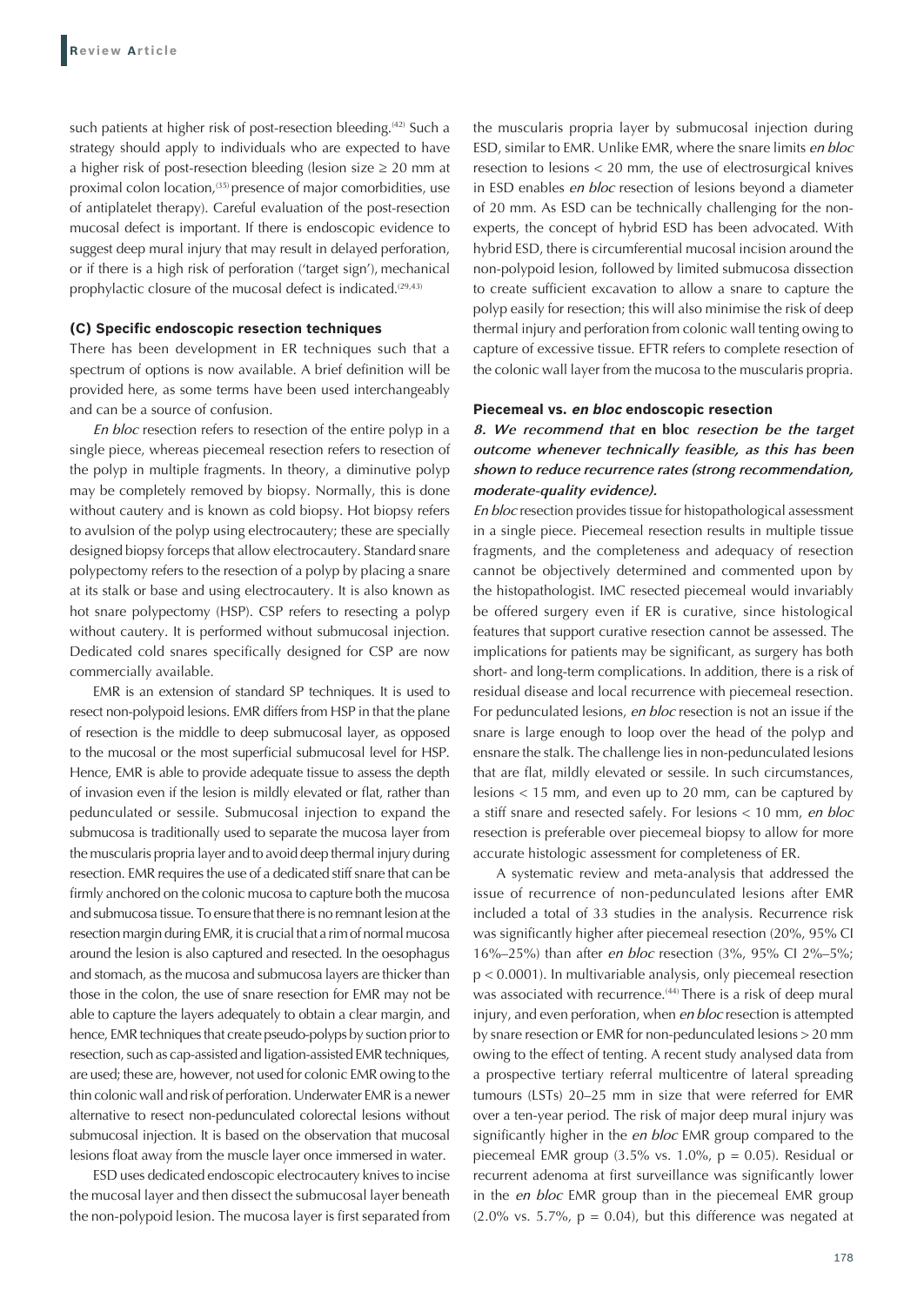subsequent surveillance. The importance of *en bloc* resection in assessing the possibility of curative endoscopic resection was highlighted by the following observation. Among LST with endoscopic suspicion of malignancy in the *en bloc* resection group, nine had evidence of invasive cancer at histopathology, of which 5 (56%) were assessed as low risk for submucosal invasion and considered endoscopically cured. Of the eight highrisk LSTs in the piecemeal EMR group, 4 (50%) had evidence of invasive cancer at histopathology but could not be considered for endoscopic cure owing to piecemeal resection.(45) To achieve *en bloc* resection for larger non-pedunculated lesion, ESD would be required, and depending on the expected histology, expertise and risk-benefit considerations, one would have to either consider an attempt at ESD to achieve *en bloc* resection or accept piecemeal resection using EMR. Another systematic review with metaanalysis compared ESD with EMR for non-pedunculated lesions > 20 mm. The *en bloc* resection rate was 89.9% for ESD patients vs. 34.9% for EMR patients (relative risk [RR] 1.93, p < 0.001). The R0 resection rate was 79.6% for ESD patients vs. 36.2% for EMR patients (RR 2.01,  $p < 0.001$ ).<sup>(46)</sup>

## *9. We recommend that when high-grade dysplasia or intramucosal cancer is suspected, the endoscopist should aim for* **en bloc** *resection during endoscopic resection in order to adequately assess margin clearance and the feasibility of endoscopic cure (strong recommendation, moderate-quality evidence).*

The adequacy of ER in this case centres on two key determinants: (a) the complete excision of the areas of HGD and invasion by IMC; and (b) the absence of histopathological features that predispose the patient to a higher risk of lymph node metastasis (LNM). Both of these determinants will require *en bloc* or at least near *en bloc* resection.<sup>(45,46)</sup> The histopathological criteria required to confirm curative ER<sup>(28)</sup> will be further elaborated on in Section D of the paper.

## *10. We recommend that piecemeal endoscopic resection with adjunctive ablative therapy to resection margins of nonpedunculated lesions is acceptable if endoscopic features suggest low-grade dysplasia (strong recommendation, highquality evidence).*

Complete histological assessment is essential to confirm curative endoscopic treatment in HGD and IMC, and this requires that the lesion be resected in its entirety in a single piece. This may not be so crucial in LGD, and local recurrent disease when detected during surveillance can be treated by ER. The caveat is that a small proportion of lesions may be upstaged after ER and histological assessment.<sup>(9)</sup> The efficacy of adjuvant thermal ablation of the EMR mucosal defect margin in reducing polyp recurrence was examined in a multicentre randomised trial from Australia. After complete resection by EMR, lesions were randomly assigned to thermal ablation of the post-EMR mucosal defect margin ( $n = 210$ ) or no additional treatment (controls, n = 206). Surveillance colonoscopy was performed after 5–6 months. A significantly lower proportion of patients who received thermal ablation of the post-EMR mucosal defect margin had evidence of recurrence than the controls  $(5.2\% \text{ vs. } 21\%, \text{ p} < 0.001; \text{ RR} 0.25, 95\% \text{ Cl} 0.13-0.48).$ <sup>(47)</sup>

#### **Hot biopsy and cold biopsy**

*11. We recommend caution in the use of hot biopsy forceps, in view of the higher rates of incomplete resection, inadequate tissue sampling for histological assessment and significant risks of adverse events (strong recommendation, moderate-quality evidence).*

Hot biopsy forceps (HBF) employ thermal ablation with a coagulation current through an electrosurgical unit to achieve resection of polyps. When the polyp is grasped in the forceps, electrocautery is applied to destroy the polyp base, while polyp tissue is preserved inside the forceps as a histological specimen. It is an easy-to-use technique with minimal obstruction of the endoscopic view during application, high specimen retrieval rate and short procedure time. This may be of particular advantage in the case of polyps where visibility or access is difficult around a corner or fold. HBF has been viewed as an effective method of enhancing complete resection rate and inducing simultaneous haemostasis because of the additional effect of electrocautery ablating the surrounding tissue. However, the use of HBF may potentially confound histological diagnosis of the retrieved specimen owing to thermal damage. In two studies with a combined total of 162 diminutive polyps removed using HBF, more than 90% of resected specimens showed some cautery damage or artefact. However, 80%–83% of them remained of sufficient overall diagnostic quality to support histological diagnosis.<sup>(48,49)</sup> HBF also carries some risk of adverse events such as delayed bleeding or hypercoagulation syndrome. A retrospective survey carried out in 1987 reported 6 (0.05%) perforations, 47 (0.4%) episodes of bleeding and one death out of 12,367 HBF procedures.<sup>(50)</sup> However, more recent studies conducted in 1995–1997 with a combined total of 2,432 polyps removed by HBF found significant bleeding in 0%–0.4% of cases, with no perforations.(51,52) Similarly, an RCT conducted in 2017 comparing HBF and CSP reported no perforations and no statistically significant difference in occurrence rates of immediate bleeding between the two techniques (9% vs.  $8\%$ ,  $p > 0.05$ ).<sup>(53)</sup> In a retrospective review of 323,585 polypectomies, higher odds of adverse events were reported among endoscopists with low annual polypectomy volume.<sup>(54)</sup> The ability of HBF to completely ablate any dysplastic tissue has been questioned. Studies show rates of remnant polyp tissue ranging between 11% and 21% when HBF was used for diminutive polyps.(55-58) Considering the available evidence on its complete resection rate, safety and histological quality, we recommend caution in the use of hot biopsy forceps.

## *12. We recommend cold biopsy forceps for polyps 1–3 mm in size, while for polyps > 3 mm in size, cold snare polypectomy or jumbo forceps biopsy is preferred (strong recommendation, moderate-quality evidence).*

Similar to HBF, cold biopsy forceps (CBF) are effective and easy to use, with a high specimen retrieval rate and short procedure time. Due to the absence of electrocautery, the risk of adverse event is limited to immediate post-biopsy bleeding, which will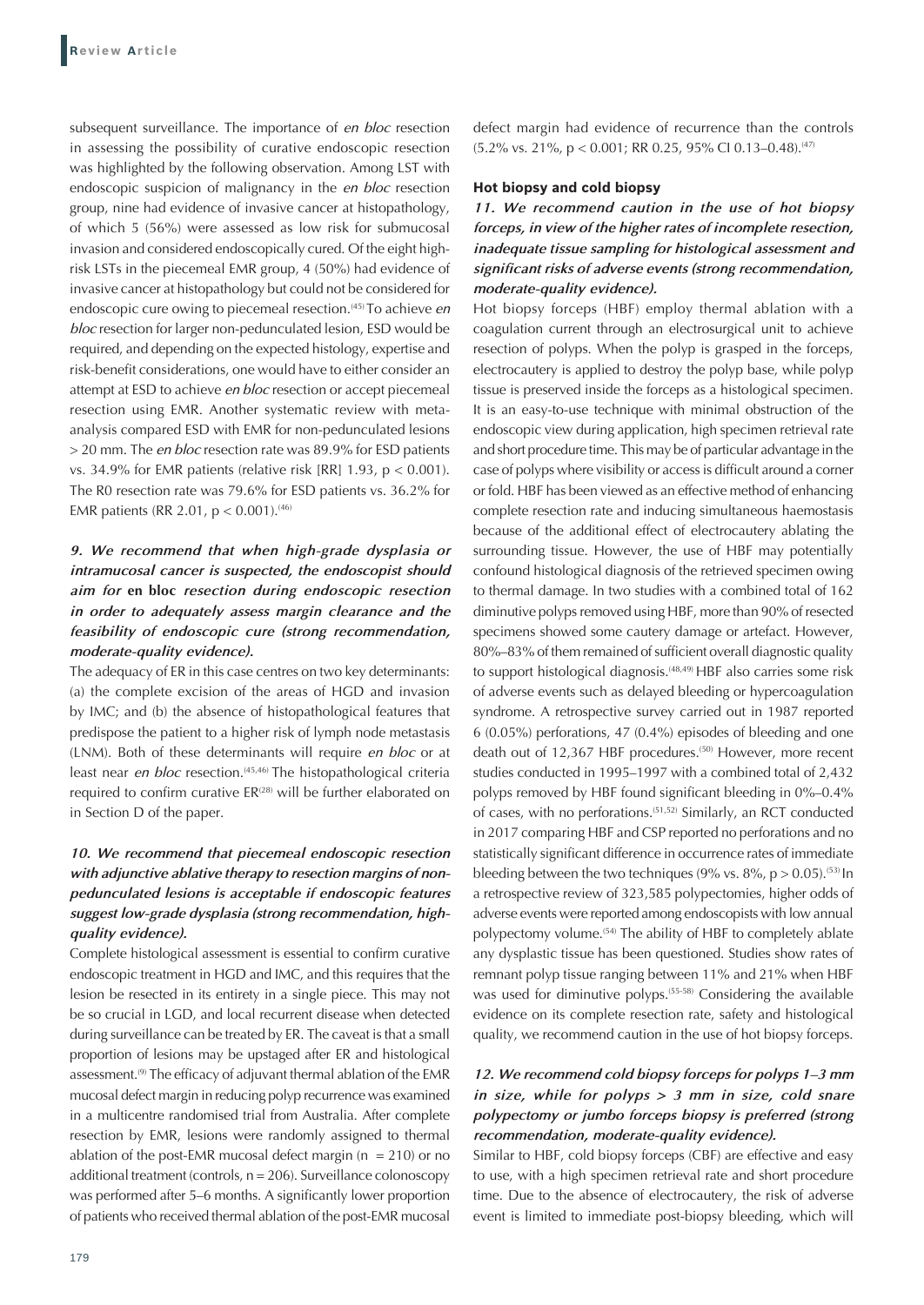stop spontaneously in most instances or can be easily controlled by application of clips. Blood loss at the biopsy site, however, might hinder visualisation, contributing to an increased risk of incomplete polypectomy and consequent risk of interval CRC. Varying completing resection rates from CBF of diminutive polyps, ranging from 29% to 83%, have been reported in previous studies.(55,58-60) A 2016 meta-analysis of five RCTs with a total of 668 patients and 721 polyps concluded that incomplete histological eradication of polyp tissue was significantly lower with CSP or jumbo biopsy forceps (JBF) techniques than with CBF (RR 0.40; 95% CI 0.29-0.62).<sup>(61)</sup> However, an RCT published in 2016 by Park et al showed no statistically significant difference between the complete resection rates of CBF and CSP (91% vs. 93%) if NBI was applied after CBF to ensure no remnant polyp was visible endoscopically.(62) Typical biopsy forceps have a diameter of 4–5 mm, which can plausibly allow one-bite complete resection of a 1–3 mm polyp, but may prove challenging for larger polyps. Jung et al reported a higher complete resection rate by CBF of 96% in 1–3 mm polyps compared to 89% in polyps > 3 mm; however, this difference was not statistically significant.<sup>(63)</sup> Two studies comparing the effectiveness of CBF to CSP and JFB, respectively, in removing diminutive polyps found no difference, specifically in polyps  $<$  4 mm.<sup> $(59,64)$ </sup> However, lower resection rates for CBF were observed in polyps  $\geq 4$  mm in both studies (70% vs, 94% for CSP; 83% vs, 100% for JBF). Considering the available evidence on its complete resection rate compared to other polypectomy techniques, we recommend that CBFs be used for polyps 1–3 mm in size, while for polyps > 3 mm in size, CSP or JBF is preferred.

#### **Cold and hot snare resection**

*13. We recommend hot snare resection for pedunculated polyps (strong recommendation, moderate-quality evidence).* The rationale for HSP in pedunculated polyps is the observed presence of thick vessels in the polyp stalk.(65,66) HSP allows coagulation of these vessels in the polyp stalk. This must be read in context of Statement 6, where it is recommended that prophylactic measures such as endoloop or clip application to prevent bleeding in pedunculated polyps with polyp head size ≥ 20 mm or stalk diameter ≥ 10 mm be used.<sup>(36-38,67)</sup>

*14. We recommend that cold snare polypectomy without submucosal injection is suitable for sessile polyps 4–9 mm in size (strong recommendation, moderate-quality evidence).* CSP was first introduced in 1992.<sup>(68)</sup> In recent years, it has started to gain greater popularity owing to the availability of dedicated snares that are thinner and sharper and can resect effectively without cautery, unlike traditional snares.<sup>(69)</sup> Unlike HSP, submucosal saline injection is not required as a buffer against thermal injury, thus speeding up the process of CSP. Immediate bleeding tends to occur, but it stops spontaneously as only superficial capillaries are involved. The CRESCENT RCT demonstrated that for sessile polyps measuring 4–9 mm, the complete resection rate between CSP and HSP was similar (98.2% vs, 97.4%, non-inferiority  $p <$ 0.0001). Bleeding requiring endoscopic haemostasis occurred only with HSP  $(0.5\%)$ .<sup>(70)</sup> These results were further supported by a meta-analysis where the risk ratio of incomplete resection of polyps  $\leq 10$  mm using CSP compared with HSP was similar (1.36, 95% CI 0.92–2.01).(71)

## *15. We recommend hot snare polypectomy with submucosal injection as an alternative to cold snare polypectomy for sessile polyps 4–9 mm in size (strong recommendation, moderate-quality evidence).*

Before the recent popularity of CSP, HSP was the standard approach. The CRESCENT study showed similarly low rates  $(< 5\%)$  of incomplete resection for both CSP and HSP.<sup>(70)</sup> Studies have also shown similarly low rates of complications.<sup>(70,71)</sup>

## *16. We recommend hot snare resection for sessile polyps 10–20 mm in size. This can be performed after submucosal injection, or without submucosal injection using underwater endoscopic mucosal resection technique (strong recommendation, moderate-quality evidence).*

HSP is the current standard approach for resection of sessile polyps between 10 and 20 mm. In most instances, owing to concern about deep thermal injury, submucosal injection prior to HSP is performed. For a flat, non-polypoid lesion, saline injection is needed to lift up the diseased mucosa so that it can be captured by a snare. Such an approach was also strongly recommended by ESGE for polyps measuring 10–19 mm in size.<sup>(4)</sup> There is emerging data concerning the use of CSP for polyps > 10 mm. However, for polyps of this size, CSP cannot achieve *en bloc* resection, and piecemeal resection is required. In a study conducted at a tertiary centre, piecemeal CSP without submucosal injection for sessile serrated polyps without endoscopic evidence of dysplasia 10–35 mm (median 15 mm) in size was carried out on 41 polyps, and there was no evidence of recurrence at a median of six months' follow-up. There was no evidence of perforation, significant intraprocedural bleeding, delayed bleeding or post-polypectomy syndrome.<sup>(72)</sup> An RCT randomised 52 patients with rectal or rectosigmoid polyps ≤ 10 mm in diameter to HSP or CSP and assessed the resection width and the depth achieved. Muscularis mucosa was obtained similarly with HSP and CSP (96%, 95% CI 82%–99% vs. 92%, 95% CI 75%–98%; p = 0.603). However, submucosal tissue was obtained significantly more frequently with HSP than with CSP (81%, 95% CI 63%–92% vs. 24%, 95% CI 11%–43%;  $p < 0.001$ ). This highlights the limitation of CSP in obtaining sufficient resection depth for adequate assessment in the presence of dysplasia.<sup>(73)</sup> A previous study retrospectively analysed 1,006 colorectal polyps 2–14 mm in size resected with CSP. With respect to the difference between lesions  $\geq 10$  mm and those < 10 mm, the rates of cancer and positive/unclear margins were significantly higher  $(5.0\% \text{ vs. } 0.9\%$ ,  $p < 0.001$ ; 40.6% vs. 27.7%,  $p = 0.007$  in polyps  $\ge 10$  mm. There was also loss of muscularis mucosa in 27.8% of lesions.(74)

Underwater EMR is a technique of hot snare resection that was first introduced in 2012 and gained popularity in recent years. It can be considered an option to hot snare resection after submucosal injection. The non-pedunculated lesion is immersed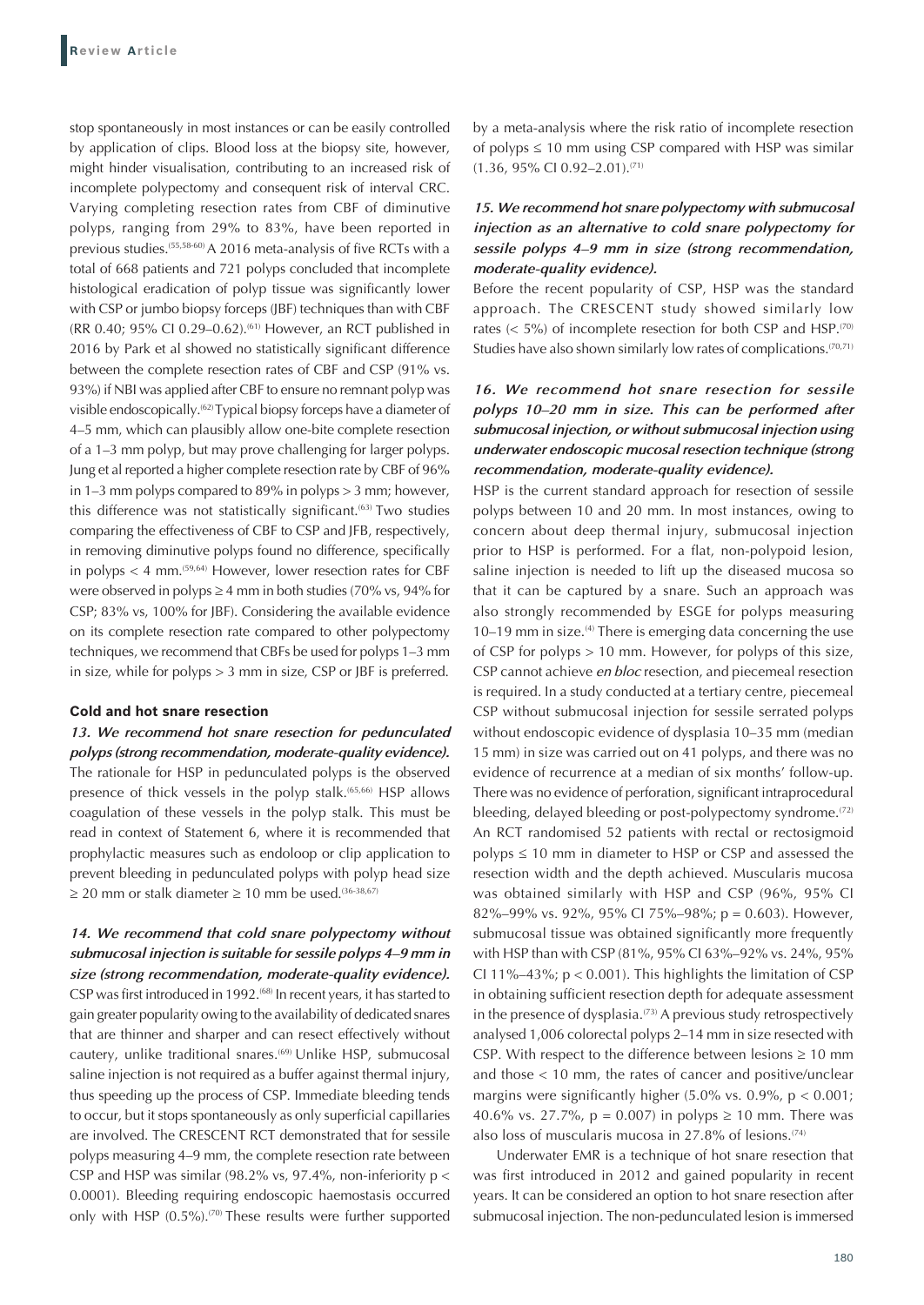in water, allowing the mucosa to float away from the muscularis propria layer such that ER can be achieved without a need for submucosal injection. It may also allow a larger resection since the mucosa layer is collapsed and more tissue can be captured by the snare.(75) A systematic review and meta-analysis of published non-randomised data up to May 2018 pooled data from ten studies with 433 patients. The complete resection rate was 96.36% (95% CI 91.77–98.44), with an *en bloc* resection rate of 57.07% (95% CI 43.20–69.91). The recurrence rate was 8.82% (95% CI 5.78–13.25) during a mean endoscopy surveillance period of 7.7 (range 4–15) months. The post-procedural bleeding rate was 2.85% (95% CI 1.64–4.90). Bleeding during the procedure was always mild and was considered part of the procedure in all series. The overall adverse event rate was 3.31% (95% Cl 1.97–5.52). No cases of perforation were reported.<sup> $(76)$ </sup> A Japanese RCT published in 2019 compared underwater EMR with conventional EMR for intermediate-size sessile colorectal polyps measuring 10–20 mm. The proportion of R0 resections was 69% (95% CI 59–77) in the underwater EMR group vs. 50% (95% CI 40–60) in the conventional EMR group ( $p = 0.011$ ). The proportion of *en bloc* resections was 89% (95% CI 81–94) in the underwater group vs.75% (95% CI 65–83) in the conventional EMR group ( $p = 0.007$ ). There was no significant difference in the median procedure time (165 seconds vs. 175 seconds) or proportion of patients with adverse events.(77)

## **Endoscopic mucosal resection and endoscopic submucosal dissection**

*17. We recommend the use of endoscopic submucosal dissection to achieve* **en bloc** *resection for non-pedunculated lesions larger than 15–20 mm when there is a suspicion of more advanced histology such as high-grade dysplasia or intramucosal cancer (strong recommendation, moderatequality evidence).*

When there is a suspicion of HGD or IMC, it is crucial to achieve *en bloc* resection with sufficient normal mucosal margin and depth of submucosa to allow precise histopathological assessment. When lesions are resected piecemeal, there may be cautery effects across the areas of HGD and IMC, and it is also difficult to correctly orientate the specimens such that the histopathologist will not be able to ascertain definitively whether the lesion has been completely resected. In addition, adverse prognostic factors associated with risk of metastatic disease, such as foci of lymphovascular invasion or tumour budding, may be obscured. EMR is not able to resect lesions > 20 mm *en bloc*, and piecemeal resection is needed. Indeed, even for smaller lesions 15–20 mm in size, ESD rather than EMR may still be required if there is difficulty ensnaring the lesion with adequate clear margins or when there is fibrosis. This may require either a complete ESD procedure or a hybrid ESD procedure. ESD provides the possibility of *en bloc* resection. A meta-analysis has clearly shown that the R0 resection rate of ESD is significantly higher than that of EMR, and the risk of recurrence is significantly lower for sessile lesions > 20 mm. A total of 11 case control or cohort studies with 4,678 patients were included in the analysis, of which 1,517 (32.4%) had an ESD for EMR and ESD were lesions > 20 mm. The mean polyp size in the ESD series was 33.7 mm vs. 27.4 mm in the EMR series (p < 0.001). The *en bloc* resection rate was reported in eight studies (89.9% in ESD group and 34.9% in EMR group; RR 1.93, 95% CI 1.46–2.54,  $p < 0.001$ ). The R0 resection rate was reported in four studies (79.6% in ESD group and 36.2% in EM group; RR 2.01, 95% CI 1.76–2.29, p < 0.001). The recurrence risk was reported in ten studies (rate of 0.7% in ESD group and 12.7% in EMR group; RR 0.06, 95% CI 0.03-0.11,  $p < 0.001$ ).<sup>(46)</sup> Data from a Japanese series demonstrated the long-term effectiveness of this technique, with three- and five-year overall/disease-specific survival rates of 97.1%/100% and 95.3%/100%, respectively.<sup>(78)</sup> There are no comparative studies with surgery, but ESD is less invasive and organ preserving. A systematic review published in 2012 showed an adequate safety profile for colorectal ESD, with a negligible (1%) risk of post-ESD complication-related surgery compared with the high efficacy of this procedure.Almost all ESD complications were managed endoscopically. In that study, a cumulative risk of 6% for bleeding and perforation was reduced to a 1% risk for complication-related surgery because of the efficacy of endoscopic treatment of ESD-related complications.(79) Surgery should be considered for lesions involving more than half the circumference, when severe fibrosis prevents adequate submucosal expansion by submucosal injection for ESD or when the expertise for ESD is lacking.

and 3,161 (67.6%) had an EMR. There was no RCT. Indications

## *18. We recommend piecemeal endoscopic mucosal resection when* **en bloc** *resection is not feasible for flat or sessile lesions > 20 mm only if endoscopic features suggest low-grade dysplasia (strong recommendation, moderatequality evidence).*

As mentioned in Section A, careful endoscopic evaluation prior to attempting ER using advanced techniques such as EMR and ESD is crucial to ensure that only lesions with LGD are subject to piecemeal resection. Classification systems such as NICE and JNET help to predict histology. However, one must remember the caveat that there are no perfect systems. With large lesions, part of the mucosal surface may not be sometimes clearly seen, or more severely dysplastic regions could reside in a deeper layer of the polyp. Lesions have been upstaged from initial biopsy findings after ER.<sup>(9,80,81)</sup> The ACE (Australian Colonic Endoscopic) resection study group conducted a prospective, multicentre, observational study of 479 patients referred for EMR of sessile colorectal polyps  $\geq 20$  mm. In this cohort, risk factors for submucosal invasion were as follows: Paris classification 0–IIa+c morphology, non-granular surface and Kudo pit pattern Type V. The most commonly observed lesion (0–IIa granular) had a low rate of submucosal invasion (1.4%). EMR was effective at completely removing the polyp in a single session in 89.2% of patients. Independent predictors of recurrence after EMR were lesion size  $> 40$  mm and use of argon plasma coagulation.<sup>(82)</sup> The same group later published the recurrence rate of a prospective cohort of 1,000 patients with sessile or laterally spreading colonic lesions ≥ 20 mm in size treated by EMR. Surveillance colonoscopy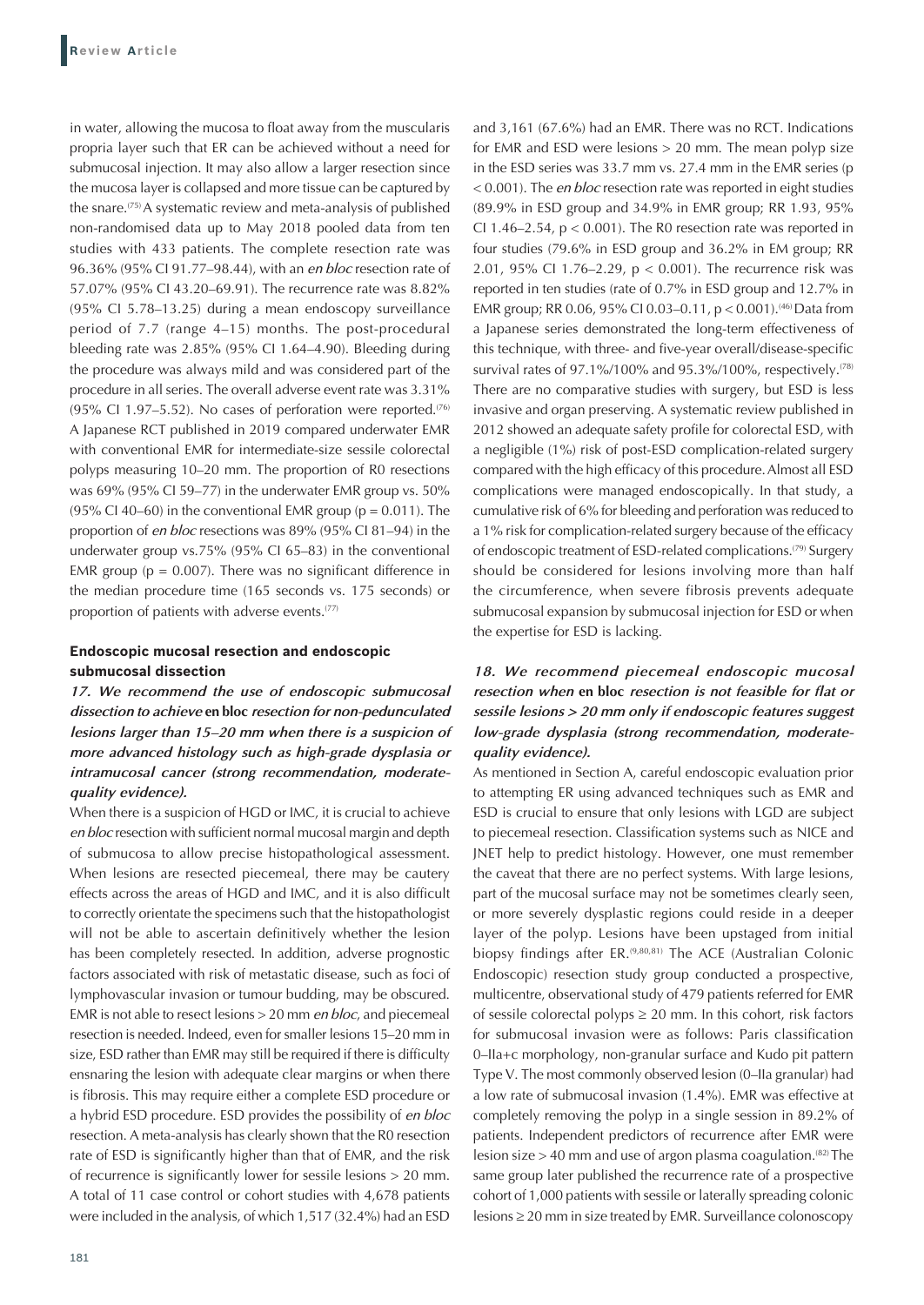was performed at four (early) and 16 (late) months after EMR. Early recurrent/residual adenoma was present in 16% of patients and late recurrent/residual adenoma was uncommon (4%). Risk factors for recurrent adenoma were lesion size > 40 mm, use of argon plasma coagulation to ablate adenoma and intraprocedural bleeding. The recurrent adenoma was usually diminutive and was successfully managed endoscopically in 93.1% of cases.<sup>(83)</sup>

## *19. We recommend endoscopic submucosal dissection with* **en bloc** *resection as an option for flat or sessile lesions > 15–20 mm even if endoscopic features suggest low-grade dysplasia, if the expertise is available (strong recommendation, low-quality evidence).*

There is a concern of undetected HGD and IMC in such lesions, and lesions have been upstaged after ER.<sup>(9,80,81)</sup> This may pose a management dilemma after piecemeal resection, with patients then referred for salvage surgery even if curative ER had been achieved, because it is not possible to confirm R0 resection. *En bloc* resection is associated with higher rates of R0 resection and lower recurrence. Although EMR can theoretically achieve *en bloc* resection for lesions up to 20 mm, it does not consistently achieve *en bloc* resection for lesions that are 15–20 mm in size.(77) Although the meta-analysis by Arezzo et al reported a rate of perforation of 4.9% for the ESD group and 0.9% for the EMR group (RR 3.19,  $p < 0.001$ ), most cases were managed conservatively with endoscopic clip closure without the need for surgery. The bleeding rate for ESD was similar to that for EMR (1.9% vs. 2.9%,  $p = 0.070$ ).<sup>(46)</sup> In addition, very low rates of complications – 1.7% for bleeding and 1.9% for perforation – have been reported when ESD is performed by experts.<sup>(84)</sup> It is, therefore, an issue of managing the risk-benefit equation. Patients need to be informed of such considerations during the consent process.

#### **Endoscopic full-thickness resection**

*20. We recommend that endoscopic full-thickness resection using the full-thickness resection device may be considered as an alternative to surveillance or surgical resection for non-polypoid lesions up to 20 mm in size not amenable to endoscopic mucosal resection or endoscopic submucosal dissection owing to extensive inflammation or scarring (weak recommendation, low-quality evidence).*

Conventional resection techniques and other advanced techniques such as ESD and EMR require adequate submucosal lifting with injection solution prior to safe resection. This may be impossible or technically challenging in the setting of severe fibrosis from a desmoplastic reaction, scarring from an incomplete polypectomy, and tattoo injection performed to mark the location of the lesion. FTRD (Ovesco Endoscopy, Tübingen, Germany) is an over-the scope system that allows single-step EFTR after placement of a modified over-the-scope clip (OTSC). The endoscope with the mounted FTRD is introduced into the colon and the target lesion is identified. The grasping forceps (Ovesco Endoscopy) are advanced through the working channel of the endoscope to grasp the lesion and pull it into the cap mounted at the tip of the scope, in order to capture a double full-thickness layer of the colonic wall. With the lateral margins of the lesion pulled into the cap, the OTSC is deployed. The pseudopolyp created by the OTSC is then resected using the pre-loaded snare, while the OTSC secures integrity of the colonic wall.<sup>(85)</sup> A recent prospective, multicentre study demonstrated that the overall technical success and R0 resection rates for EFTR were 89.5% and 76.9%, respectively.<sup>(7)</sup> The majority of lesions reported in the study were difficult adenomas with a benign final histology. Difficult adenomas were defined as either non-lifting or located in difficult anatomical locations such as the diverticula and at the appendiceal orifice. This group of polyps had a high technical success rate of 92.1% and an R0 resection rate of 77.7%. The rates of technical success and R0 resection for subepithelial tumours in the study were 95.5% and 87.0%, respectively. Most recent retrospective studies studying EFTR for various indications comprised mainly non-lifting adenomas or adenomas in difficult anatomical locations. The technical success rate ranged from 82.3% to 100%, while the R0 resection rate varied between 82.3% to 87.9%.(86-88) Procedure-related adverse event rate in the largest multicentre prospective study to date was reported to be 9.9%. These adverse events consisted mainly of perforation (3.3%), bleeding (2.2%) and post-polypectomy syndrome (1.7%).(7)

## *21. We do not recommend the use of the full-thickness resection device for all polypoid lesions, or for nonpolypoid lesions > 20 mm, particularly in the setting where malignancy is suspected (strong recommendation, moderate-quality evidence).*

This recommendation is due to the inability to obtain sufficient margin to ensure R0 resection in this setting when using FTRD to perform EFTR. From a technical perspective, given the size of the distal cap, it will be difficult to ensure that the entire lesion is pulled in with clear margin for a polypoid lesion, unlike in a situation with non-polypoid lesions. In an early experimental animal study where FTRD was used in live pig colons, the average diameter of the tissue resected with FTRD in the three groups of pigs was 3.1 cm, 3.6 cm and 5.4 cm, respectively.<sup>(89)</sup> However, the pig colonic wall is thinner than the human colonic wall. The technical success and R0 resection rates have been shown to dramatically decrease with increasing lesion size. In the largest prospective study by Schmidt et al, $(7)$  the technical success and R0 resection rates of EFTR were 100% and 87.5%, respectively, for lesions  $\leq$  9 mm. However, for lesions  $>$  20 mm, the technical success and R0 resection rates were 79.0% and 58.1%, respectively. This is a concern when FTRD is used for EFTR of polyps > 20 mm. A large, multicentre retrospective study evaluating EFTR in T1 CRC reported an overall technical success and R0 resection rates of 92% and 72%, respectively. The median lesion size in the study was 20 mm.<sup>(90)</sup> The R0 resection rate for non-lifting malignant polyps was significantly lower than that for incompletely resected malignant polyps (60.9% vs. 87.5%). Moreover, despite the apparent R0 resection achieved, two patients who belonged to the group with previous incomplete resection and who were initially classified as low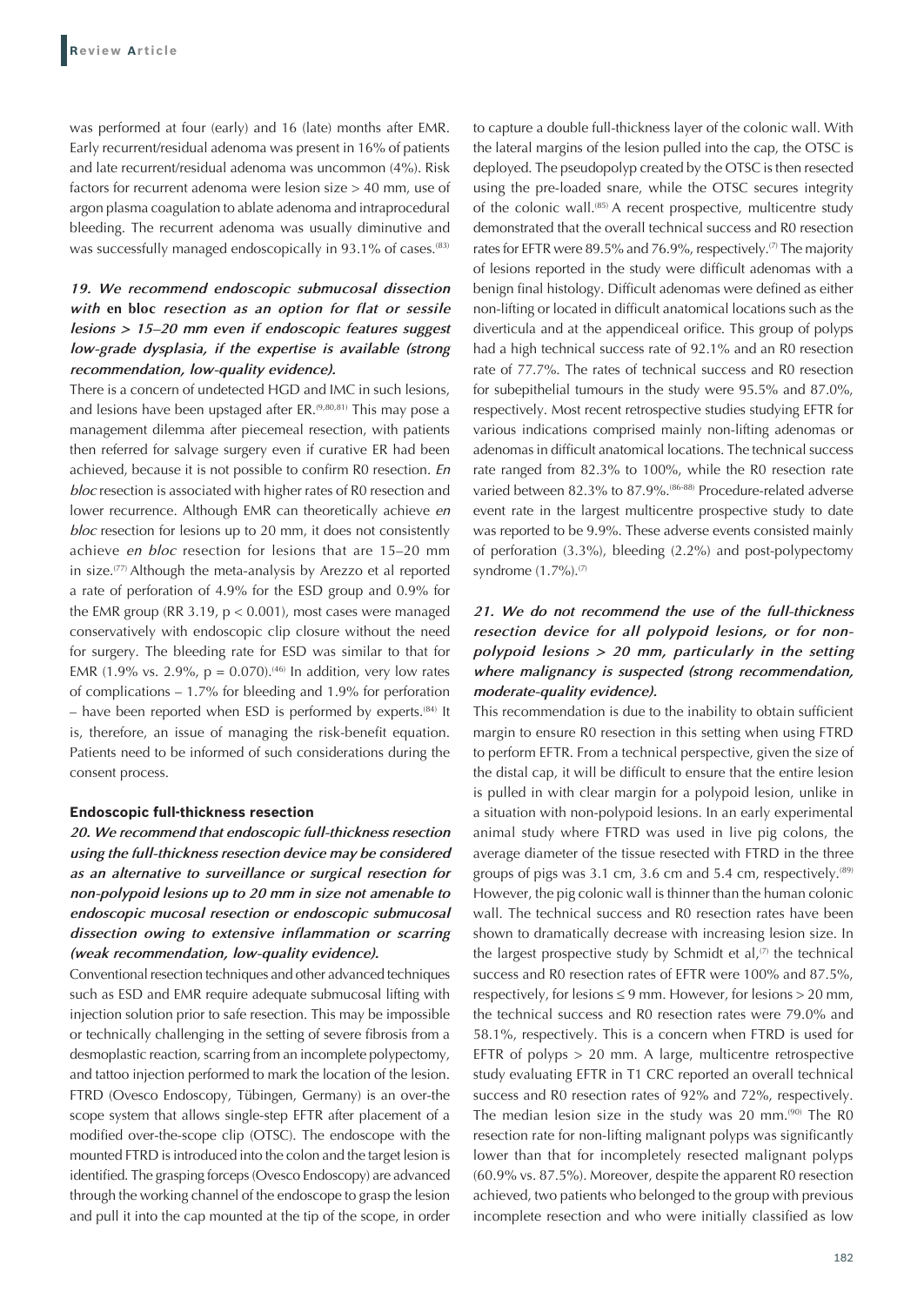risk based on final histological analysis had residual or recurrent disease. The follow-up data in this study was for only three months, and a longer follow-up period could well reveal more recurrences, as T1 CRC can recur much later.<sup>(91)</sup> The frequency of cancer in lesions > 20 mm is also higher compared to smaller lesions.(92) EFTR is not recommended in the context of suspected deep submucosal invasion because it will be non-curative, as explained in Section D.

#### **(D) Criteria for defining endoscopic cure**

ER is a local treatment. To be considered curative, the lesion should not have a significant risk of nodal or distant metastasis. Surgical-histopathological correlation and long-term outcome data have demonstrated that well-defined histopathological criteria can be established and used to define cure for lesions treated endoscopically.

*22. We recommend that endoscopic cure of malignant polyps be defined based on histological features that predict no or minimal risk of lymph node metastases, namely the absence of poorly differentiated histology, absence of lymphovascular invasion, absence of tumour budding, depth of submucosal invasion limited to Haggitt Level 1–3 for pedunculated lesions and submucosal invasion depth < 1,000 m for flat or sessile lesions, and clear resection margins (strong recommendation, moderate-quality evidence).*

A malignant polyp is defined as one with invasion through the muscularis mucosa. Cure may be achieved through ER. However, 8%–16% of malignant polyps may show LNM, which has a significant impact on cure and survival.<sup>(93-96)</sup> The five-year survival for a malignant polyp without LNM (Stage I) was > 95%, while the presence of LNM (Stage III) reduced overall five-year survival to 68.4%–87.6%.(97) Surgical resection with lymph node dissection is necessary for malignant polyps with suspected LNM, to ensure curative resection and improve survival. The predictive value of histological features for LNM is, thus, of clinical interest. There have been five metaanalyses published since 2013 on histopathological predictive factors for LNM in malignant polyps. The common histological features identified as significantly associated with LNM risk across multiple studies were: (a) depth of submucosal invasion > 1,000 μm; (b) lymphatic invasion; (c) vascular invasion; (d) poor differentiation; and (e) tumour budding.<sup>(98-102)</sup> In addition to these criteria, the European Society of Medical Oncology and American Society for Gastrointestinal Endoscopy guidelines(103,104) included involved margins of resection and Level 4 invasion based on the Haggitt system in pedunculated polyps as other unfavourable histological findings.(16) Patients who do not meet these criteria for cure should be referred for surgical resection with nodal dissection, unless there are severe medical comorbidities precluding surgery and/or the patients are willing to accept the risk of occult metastatic disease and subsequent recurrence without surgery, which may not be an absolute certainty.(105)

## *23. We recommend re-examination of the resection site within 3–6 months after successful curative endoscopic resection of malignant polyps if clinically feasible, to ensure the absence of residual disease if complete resection cannot be definitively established by histopathological assessment, such as in the context of piecemeal resection. If there is curative R0 resection, follow-up colonoscopy is recommended at one year (strong recommendation, lowquality evidence).*

Colonoscopy after surgical resection of CRC aims to detect synchronous CRC or adenomas in the context of obstructed colon or inadequate bowel preparation during preoperative colonoscopy, and to detect metachronous or missed lesions during surveillance.<sup>(13)</sup> In early CRC treated by ER, colonoscopy is repeated to detect local residual disease from inadequate ER. Endoscopic follow-up of the polypectomy site to ascertain the absence of residual disease is necessary to ensure optimal outcomes in the context of piecemeal resection, or when the clearance of resection margins cannot be determined by histopathological assessment. A retrospective analysis of 140 low-risk and 480 high-risk T1 cancers from the Netherlands Cancer Registry revealed that the rates of incomplete resection were  $0.7\%$  in the former group and  $4.4\%$  in the latter.<sup>(106)</sup> The joint consensus guidelines from the British Society of Gastroenterology, Association of Coloproctology of Great Britain and Ireland, and Public Health England strongly recommended a site check to be performed 2–6 months after piecemeal EMR or ESD of large non-pedunculated colorectal polyps (LNPCPs; at least 20 mm in size) to look for residual disease, followed by a further site check at 18 months from the date of the original resection to detect late recurrence, at low evidence.<sup>(107)</sup> Additionally, these guidelines strongly recommended that as recurrence rates with pathologically *en bloc* R0 resection after EMR and ESD of LNPCPs or early polyp cancers are low, no site checks are required, and the patient should undergo postpolypectomy surveillance after an interval of three years.<sup>(107)</sup> ESGE guidelines strongly recommended endoscopic surveillance 3–6 months after successful index treatment, and in the absence of recurrence, a follow-up colonoscopy was recommended one year later. After piecemeal resection or with the presence of positive lateral margins without indication for surgery, surveillance colonoscopy with biopsies at three months was recommended (low-quality evidence).<sup>(5)</sup> The United States multi-society task force on CRC<sup>(13)</sup> recommended surveillance colonoscopy one year after CRC resection, as studies have shown that the one-year examination was high yield and cost effective.<sup>(108)</sup>

We recommend assessment of the resection site within 3–6 months after curative ER of malignant polyps to ensure the absence of residual disease in the context of piecemeal resection, or if complete resection cannot be definitively established by histopathological assessment. If there is R0 resection from *en bloc* resection, the first follow-up colonoscopy should be at one year. In the absence of disease recurrence at one year, colonoscopy is recommended three years later and then at five-yearly intervals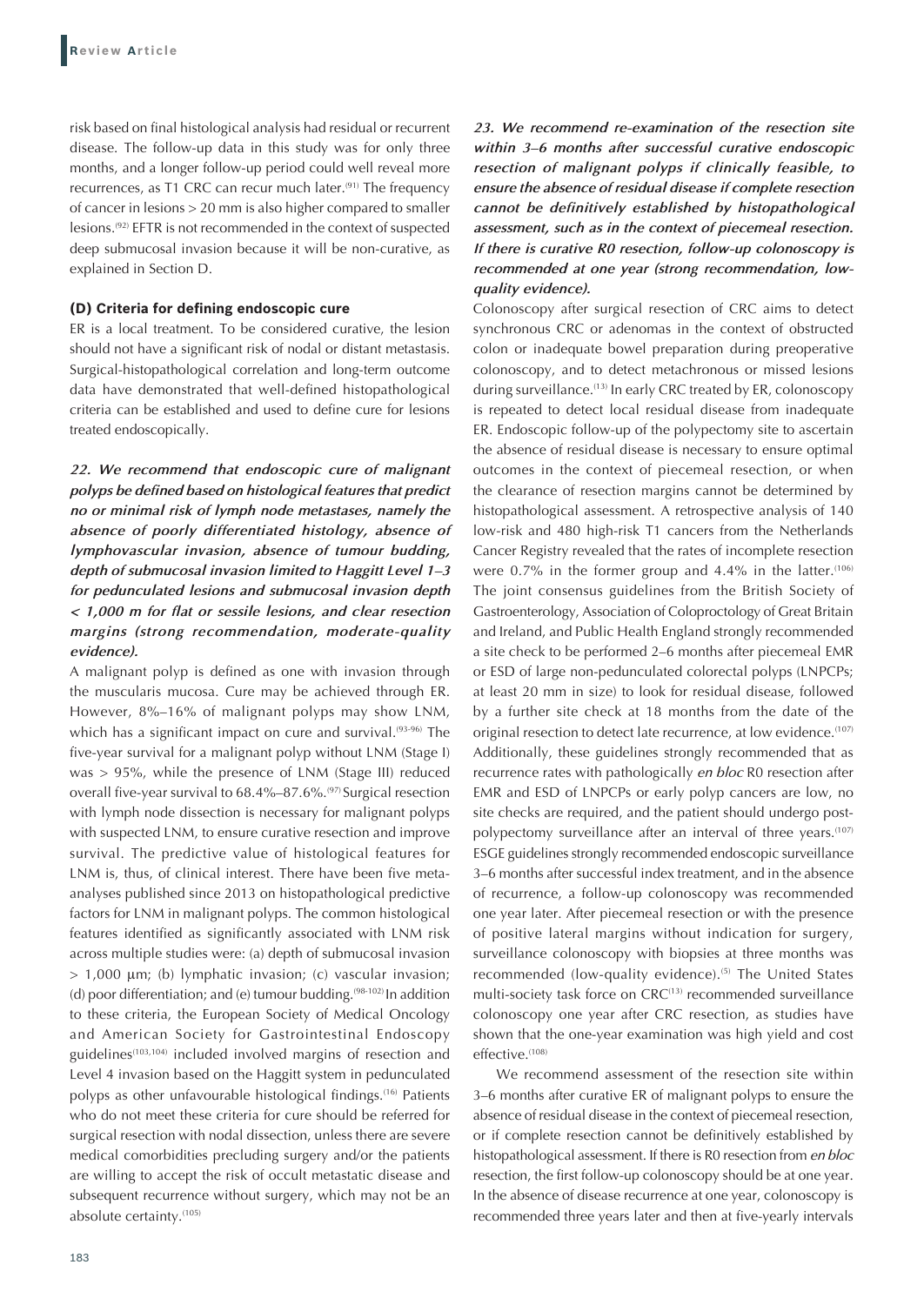until the benefit of continued surveillance is outweighed by diminished life expectancy.<sup>(13,107)</sup>

#### **CONCLUSION**

These recommendations serve as a guide to the practising endoscopist in Singapore for endoscopic management of colonic polyps. Precise diagnostic evaluation and description, strategies to mitigate the risk of complications, the role of specific resection techniques and the definition of endoscopic cure are addressed. They are based on available published evidence to date and expert opinion when data is lacking. These recommendations do not define a standard of care but are written in the spirit of further heightening endoscopic practice standards. In clinical practice, variations may be needed and would be acceptable, based on patient characteristics and endoscopist expertise.

## **SUPPLEMENTARY MATERIAL**

The Appendix is available online at https://doi.org/10.11622/ smedj.2020108.

#### **REFERENCES**

- 1. Nguyen LH, Goel A, Chung DC. Pathways of colorectal carcinogenesis. Gastroenterology 2020; 158:291-302.
- 2. Winawer SJ, Zauber AG, Ho MN, et al. Prevention of colorectal cancer by colonoscopic polypectomy. The National Polyp Study Workgroup. N Engl J Med 1993; 329:1977-81.
- 3. Zauber AG, Winawer SJ, O'Brien MJ, et al. Colonoscopic polypectomy and long-term prevention of colorectal-cancer deaths. N Engl J Med 2012; 366:687-96.
- 4. Ferlitsch M, Moss A, Hassan C, et al. Colorectal polypectomy and endoscopic mucosal resection (EMR): European Society of Gastrointestinal Endoscopy (ESGE) clinical guideline. Endoscopy 2017; 49:270-97.
- Pimentel-Nunes P, Dinis-Ribeiro M, Ponchon T, et al. Endoscopic submucosal dissection: European Society of Gastrointestinal Endoscopy (ESGE) guideline. Endoscopy 2015; 47:829-54.
- 6. Kawamura T, Takeuchi Y, Yokota I, Takagaki N. Indications for cold polypectomy stratified by the colorectal polyp size: a systematic review and meta-analysis. J Anus Rectum Colon 2020; 4:67-78.
- 7. Schmidt A, Beyna T, Schumacher B, et al. Colonoscopic full-thickness resection using an over-the-scope device: a prospective multicentre study in various indications. Gut 2018; 67:1280-9.
- 8. Tai YS, Chia CL, Tan KY. Endoscopic submucosal dissection of colonic lesions: first 50 cases at a local institution. Singapore Med J 2019; 60:508-11.
- 9. Li JW, Ang TL, Wang LM, et al. Endoscopic submucosal dissection of colorectal neoplasms: an audit of its safety and efficacy in a single tertiary centre in Singapore. Singapore Med J 2019; 60:526-31.
- 10. Rex DK, Boland CR, Dominitz JA, et al. Colorectal cancer screening: recommendations for physicians and patients from the U.S. Multi-Society Task Force on Colorectal Cancer. Gastroenterology 2017; 153:307-23.
- 11. Hassan C, East J, Radaelli F, et al. Bowel preparation for colonoscopy: European Society of Gastrointestinal Endoscopy (ESGE) guideline - update 2019. Endoscopy 2019; 51:775-94.
- 12. Rex DK, Schoenfeld PS, Cohen J, et al. Quality indicators for colonoscopy. Gastrointest Endosc 2015; 81:31-53.
- 13. Kahi CJ, Boland CR, Dominitz JA, et al. Colonoscopy surveillance after colorectal cancer resection: recommendations of the US Multi-Society Task Force on Colorectal Cancer. Gastroenterology 2016; 150:758-68.e11.
- 14. Atkins D, Best D, Briss PA, et al. Grading quality of evidence and strength of recommendations. BMJ 2004; 328:1490.
- 15. Endoscopic Classification Review Group. Update on the Paris classification of superficial neoplastic lesions in the digestive tract. Endoscopy 2005; 37:570-8.
- 16. Haggitt RC, Glotzbach RE, Soffer EE, Wruble LD. Prognostic factors in colorectal carcinomas arising in adenomas: implications for lesions removed by endoscopic polypectomy. Gastroenterology 1985; 89:328-36.
- 17. Kitajima K, Fujimori T, Fujii S, et al. Correlations between lymph node metastasis and depth of submucosal invasion in submucosal invasive colorectal carcinoma: a Japanese collaborative study. J Gastroenterol 2004; 39:534-43.
- 18. East JE, Vleugels JL, Roelandt P, et al. Advanced endoscopic imaging: European Society of Gastrointestinal Endoscopy (ESGE) technology review. Endoscopy 2016; 48:1029-45.
- 19. Hewett DG, Kaltenbach T, Sano Y, et al. Validation of a simple classification system for endoscopic diagnosis of small colorectal polyps using narrow-band imaging. Gastroenterology 2012; 143:599-607.e1.
- 20. Hayashi N, Tanaka S, Hewett DG, et al. Endoscopic prediction of deep submucosal invasive carcinoma: validation of the narrow-band imaging international colorectal endoscopic (NICE) classification. Gastrointest Endosc 2013; 78:625-32.
- 21. Sano Y, Tanaka S, Kudo SE, et al. Narrow-band imaging (NBI) magnifying endoscopic classification of colorectal tumors proposed by the Japan NBI Expert Team. Dig Endosc 2016; 28:526-33.
- 22. Ang TL, Li JW, Wong YJ, et al. A prospective randomized study of colonoscopy using blue laser imaging and white light imaging in detection and differentiation of colonic polyps. Endosc Int Open 2019; 7:E1207-13.
- 23. Sano Y, Chiu HM, Li XB, et al. Standards of diagnostic colonoscopy for early-stage neoplasia: recommendations by an Asian private group. Dig Endosc 2019; 31:227-44.
- 24. Iwatate M, Sano Y, Tanaka S, et al. Validation study for development of the Japan NBI Expert Team classification of colorectal lesions. Dig Endosc 2018; 30:642-51.
- 25. Kobayashi S, Yamada M, Takamaru H, et al. Diagnostic yield of the Japan NBI Expert Team (JNET) classification for endoscopic diagnosis of superficial colorectal neoplasms in a large-scale clinical practice database. United European Gastroenterol J 2019; 7:914-23.
- 26. Minoda Y, Ogino H, Chinen T, et al. Objective validity of the Japan Narrow-Band Imaging Expert Team classification system for the differential diagnosis of colorectal polyps. Dig Endosc 2019; 31:544-51.
- 27. Backes Y, Moss A, Reitsma JB, Siersema PD, Moons LM. Narrow band imaging, magnifying chromoendoscopy, and gross morphological features for the optical diagnosis of T1 colorectal cancer and deep submucosal invasion: a systematic review and meta-analysis. Am J Gastroenterol 2017; 112:54-64.
- 28. Hashiguchi Y, Muro K, Saito Y, et al. Japanese Society for Cancer of the Colon and Rectum (JSCCR) guidelines 2019 for the treatment of colorectal cancer. Int J Clin Oncol 2020; 25:1-42.
- 29. Burgess NG, Bassan MS, McLeod D, et al. Deep mural injury and perforation after colonic endoscopic mucosal resection: a new classification and analysis of risk factors. Gut 2017; 66:1779-89.
- 30. Feagins LA, Nguyen AD, Iqbal R, Spechler SJ. The prophylactic placement of hemoclips to prevent delayed post-polypectomy bleeding: an unnecessary practice? A case control study. Dig Dis Sci 2014; 59:823-8.
- 31. Shioji K, Suzuki Y, Kobayashi M et al. Prophylactic clip application does not decrease delayed bleeding after colonoscopic polypectomy. Gastrointest Endosc 2003; 57:691-4.
- 32. Watabe H, Yamaji Y, Okamoto M, et al. Risk assessment for delayed hemorrhagic complication of colonic polypectomy: polyp related factors and patient-related factors. Gastrointestinal Endosc 2006; 64:73-8.
- 33. Mangira D, Ket SN, Majeed A, Gibson PR, Brown G. Postpolypectomy prophylactic clip closure for the prevention of delayed postpolypectomy bleeding: a systematic review. JGH Open 2018; 2:105-10.
- 34. Feagins LA, Smith AD, Kim D, et al. Efficacy of prophylactic hemoclips in prevention of delayed post-polypectomy bleeding in patients with large colonic polyps. Gastroenterology 2019; 157:967-76.e1.
- 35. Pohl H, Grimm IS, Moyer MT, et al. Clip closure prevents bleeding after endoscopic resection of large colon polyps in a randomized trial. Gastroenterology 2019; 157:977-84.e3.
- 36. Paspatis GA, Paraskeva K, Theodoropoulou A, et al. A prospective, randomized comparison of adrenaline injection in combination with detachable snare versus adrenaline injection alone in the prevention of postpolypectomy bleeding in large colonic polyps. Am J Gastroenterol 2006; 101:2805.
- 37. Di Giorgio P, De Luca L, Calcagno G, et al. Detachable snare versus epinephrine injection in the prevention of postpolypectomy bleeding: a randomized and controlled study. Endoscopy 2004; 36:860-3.
- 38. Ji JS, Lee SW, Kim TH, et al. Comparison of prophylactic clip and endoloop application for the prevention of postpolypectomy bleeding in pedunculated colonic polyps: a prospective, randomized, multicenter study. Endoscopy 2014; 46:598-604.
- 39. Albéniz E, Fraile M, Ibáñez B, et al. A scoring system to determine risk of delayed bleeding after endoscopic mucosal resection of large colorectal lesions. Clin Gastroenterol Hepatol 2016; 14:1140-7.
- 40. Bahin FF, Rasouli KN, Byth K, et al. Prediction of clinically significant bleeding following wide-field endoscopic resection of large sessile and laterally spreading colorectal lesions: a clinical risk score. Am J Gastroenterol 2016; 111:1115-22.
- 41. Albéniz E, Gimeno-García AZ, Fraile M, et al. Clinical validation of risk scoring systems to predict risk of delayed bleeding after EMR of large colorectal lesions. Gastrointest Endosc 2020; 91:868-78.e3.
- 42. Parikh ND, Zanocco K, Keswani RN, Gawron AJ. A cost-efficacy decision analysis of prophylactic clip placement after endoscopic removal of large polyps. Clin Gastroenterol Hepatol 2013; 11:1319-24.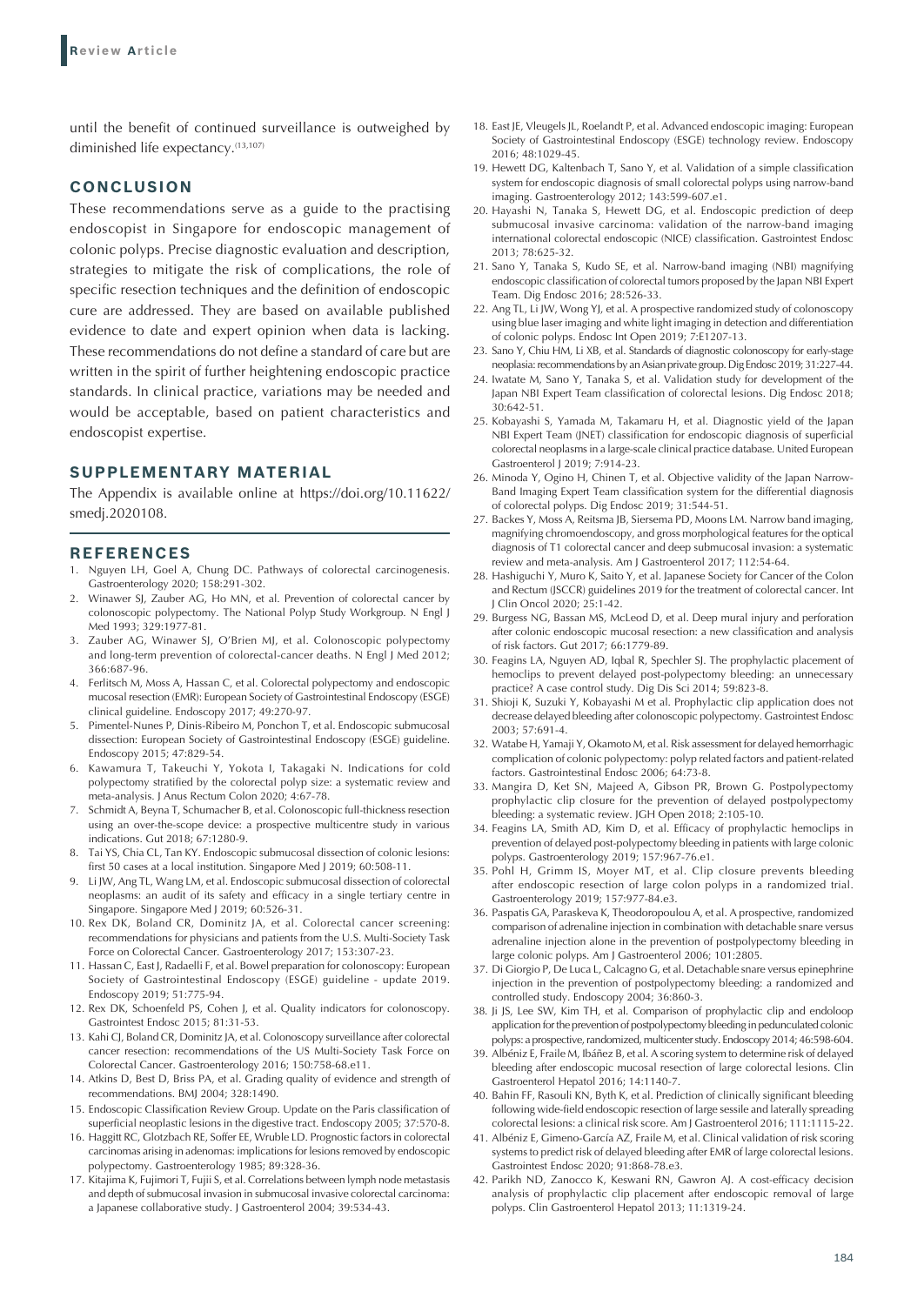- 43. Swan MP, Bourke MJ, Moss A, et al. The target sign: an endoscopic marker for the resection of the muscularis propria and potential perforation during colonic endoscopic mucosal resection. Gastrointest Endosc 2011; 73:79-85.
- 44. Belderbos TD, Leenders M, Moons LM, Siersema PD. Local recurrence after endoscopic mucosal resection of nonpedunculated colorectal lesions: systematic review and meta-analysis. Endoscopy 2014; 46:388-402.
- 45. Tate DJ, Sidhu M, Bar-Yishay I, et al. Impact of en bloc resection on longterm outcomes after endoscopic mucosal resection: a matched cohort study. Gastrointest Endosc 2020; 91:1155-63.e1.
- 46. Arezzo A, Passera R, Marchese N, et al. Systematic review and meta-analysis of endoscopic submucosal dissection vs endoscopic mucosal resection for colorectal lesions. United European Gastroenterol J 2016; 4:18-29.
- 47. Klein A, Tate DJ, Jayasekeran V, et al. Thermal ablation of mucosal defect margins reduces adenoma recurrence after colonic endoscopic mucosal resection. Gastroenterology 2019; 156:604-13.e3.
- 48. Yasar B, Kayadibi H, Abut E, et al. The histological quality and adequacy of diminutive colorectal polyps resected using jumbo versus hot biopsy forceps. Dig Dis Sci 2015; 60:217-25.
- 49. Mönkemüller KE, Fry LC, Jones BH, et al. Histological quality of polyps resected using the cold versus hot biopsy technique. Endoscopy 2004; 36:432-6.
- 50. Wadas DD, Sanowski RA. Complications of the hot biopsy forceps technique. Gastrointest Endosc 1988; 34:32-7.
- 51. Weston AP, Campbell DR. Diminutive colonic polyps: histopathology, spatial distribution, concomitant significant lesions, and treatment complications. Am J Gastroenterol 1995; 90:24-8.
- 52. Mann NS, Mann SK, Alam I. The safety of hot biopsy forceps in the removal of small colonic polyps. Digestion 1999; 60:74-6.
- 53. Komeda Y, Kashida H, Sakurai T, et al. Removal of diminutive colorectal polyps: a prospective randomized clinical trial between cold snare polypectomy and hot forceps biopsy. World J Gastroenterol 2017; 23:328-35.
- 54. Chukmaitov A, Bradley CJ, Dahman B, et al. Polypectomy techniques, endoscopist characteristics, and serious gastrointestinal adverse events. J Surg Oncol 2014; 110:207-13.
- 55. Woods A, Sanowski RA, Wadas DD, Manne RK, Friess SW. Eradication of diminutive polyps: a prospective evaluation of bipolar coagulation versus conventional biopsy removal. Gastrointest Endosc 1989; 35:536-40.
- 56. Peluso F, Goldner F. Follow-up of hot biopsy forceps treatment of diminutive colonic polyps. Gastrointest Endosc 1991; 37:604-6.
- 57. Paspatis GA, Vardas E, Charoniti I, et al. Bipolar electrocoagulation vs conventional monopolar hot biopsy forceps in the endoscopic treatment of diminutive rectal adenomas. Colorectal Dis 2005; 7:138-42.
- 58. Efthymiou M, Taylor AC, Desmond PV, Allen PB, Chen RY. Biopsy forceps is inadequate for the resection of diminutive polyps. Endoscopy 2011; 43:312-6.
- 59. Kim JS, Lee BI, Choi H, et al. Cold snare polypectomy versus cold forceps polypectomy for diminutive and small colorectal polyps: a randomized controlled trial. Gastrointest Endosc 2015; 81:741-7.
- 60. Lee CK, Shim JJ, Jang JY. Cold snare polypectomy vs. cold forceps polypectomy using double-biopsy technique for removal of diminutive colorectal polyps: a prospective randomized study. Am J Gastroenterol 2013; 108:1593-600.
- 61. Raad D, Tripathi P, Cooper G, Falck-Ytter Y. Role of the cold biopsy technique in diminutive and small colonic polyp removal: a systematic review and metaanalysis. Gastrointest Endosc 2016; 83:508-15.
- 62. Park SK, Ko BM, Han JP, Hong SJ, Lee MS. A prospective randomized comparative study of cold forceps polypectomy by using narrow-band imaging endoscopy versus cold snare polypectomy in patients with diminutive colorectal polyps. Gastrointest Endosc 2016; 83:527-32.e1.
- 63. Jung YS, Park JH, Kim HJ, et al. Complete biopsy resection of diminutive polyps. Endoscopy 2013; 45:1024-9.
- 64. Aslan F, Cekiç C, Camci M, et al. What is the most accurate method for the treatment of diminutive colonic polyps?: standard versus jumbo forceps polypectomy. Medicine (Baltimore) 2015; 94:e621.
- 65. Dobrowolski S, Dobosz M, Babicki A, Głowacki J, Nałecz A. Blood supply of colorectal polyps correlates with risk of bleeding after colonoscopic polypectomy. Gastrointest Endosc 2006; 63:1004-9.
- 66. Isohata N, Nemoto D, Utana K, et al. Morphometric study of the blood supply of pedunculated colon polyps: what is the optimal position on the stalk for snare resection? Endosc Int Open 2015; 3:E655-8.
- 67. Kouklakis G, Mpoumponaris A, Gatopoulou A, et al. Endoscopic resection of large pedunculated colonic polyps and risk of postpolypectomy bleeding with adrenaline injection versus endoloop and hemoclip: a prospective, randomized study. Surg Endosc 2009; 23:2732-7.
- 68. Tappero G, Gaia E, De Giuli P, et al. Cold snare excision of small colorectal polyps. Gastrointest Endosc 1992; 38:310-3.
- 69. Horiuchi A, Ikuse T, Tanaka N. Cold snare polypectomy: indications, devices, techniques, outcomes and future. Dig Endosc 2019; 31:372-7.
- 70. Kawamura T, Takeuchi Y, Asai S, et al. A comparison of the resection rate for cold and hot snare polypectomy for 4-9 mm colorectal polyps: a multicentre randomised controlled trial (CRESCENT study). Gut 2018; 67:1950-7.
- 71. Kawamura T, Takeuchi Y, Yokota I, Takagaki N. Indications for cold polypectomy stratified by the colorectal polyp size: a systematic review and meta-analysis. J Anus Rectum Colon 2020; 4:67-78.
- 72. Tate DJ, Awadie H, Bahin FF, et al. Wide-field piecemeal cold snare polypectomy of large sessile serrated polyps without a submucosal injection is safe. Endoscopy 2018; 50:248-52.
- 73. Suzuki S, Gotoda T, Kusano C, et al. Width and depth of resection for small colorectal polyps: hot versus cold snare polypectomy. Gastrointest Endosc 2018; 87:1095-103.
- 74. Hirose R, Yoshida N, Murakami T, et al. Histopathological analysis of cold snare polypectomy and its indication for colorectal polyps 10-14 mm in diameter. Dig Endosc 2017; 29:594-601.
- 75. Binmoeller KF, Weilert F, Shah J, Bhat Y, Kane S. "Underwater" EMR without submucosal injection for large sessile colorectal polyps (with video). Gastrointest Endosc 2012; 75:1086-91.
- 76. Spadaccini M, Fuccio L, Lamonaca L, et al. Underwater EMR for colorectal lesions: a systematic review with meta-analysis (with video). Gastrointest Endosc 2019; 89:1109-16.e4.
- 77. Yamashina T, Uedo N, Akasaka T, et al. Comparison of underwater vs conventional endoscopic mucosal resection of intermediate-size colorectal polyps. Gastroenterology 2019; 157:451-61.e2.
- 78. Niimi K, Fujishiro M, Kodashima S, et al. Long-term outcomes of endoscopic submucosal dissection for colorectal epithelial neoplasms. Endoscopy 2010; 42:723-9.
- 79. Repici A, Hassan C, De Paula Pessoa D, et al. Efficacy and safety of endoscopic submucosal dissection for colorectal neoplasia: a systematic review. Endoscopy 2012; 44:137-50.
- 80. Gondal G, Grotmol T, Hofstad B, et al. Biopsy of colorectal polyps is not adequate for grading of neoplasia. Endoscopy 2005; 37:1193-7.
- 81. Jang JH, Balik E, Kirchoff D, et al. Oncologic colorectal resection, not advanced endoscopic polypectomy, is the best treatment for large dysplastic adenomas. J Gastrointest Surg 2012; 16:165-72.
- 82. Moss A, Bourke MJ, Williams SJ, et al. Endoscopic mucosal resection outcomes and prediction of submucosal cancer from advanced colonic mucosal neoplasia. Gastroenterology 2011; 140:1909-18.
- 83. Moss A, Williams SJ, Hourigan LF, et al. Long-term adenoma recurrence following wide-field endoscopic mucosal resection (WF-EMR) for advanced colonic mucosal neoplasia is infrequent: results and risk factors in 1000 cases from the Australian Colonic EMR (ACE) study. Gut 2015; 64:57-65.
- 84. Toyonaga T, Man-i M, East JE, et al. 1,635 endoscopic submucosal dissection cases in the esophagus, stomach, and colorectum: complication rates and long-term outcomes. Surg Endosc 2013; 27:1000-8.
- 85. Schmidt A, Bauerfeind P, Gubler C, et al. Endoscopic full-thickness resection in the colorectum with a novel over-the-scope device: first experience. Endoscopy 2015; 47:719-25.
- 86. Aepli P, Criblez D, Baumeler S, Borovicka J, Frei R. Endoscopic full thickness resection (EFTR) of colorectal neoplasms with the Full Thickness Resection Device (FTRD): clinical experience from two tertiary referral centers in Switzerland. United European Gastroenterol J 2018; 6:463-70.
- 87. Vitali F, Naegel A, Siebler J, Neurath MF, Rath T. Endoscopic full-thickness resection with an over-the-scope clip device (FTRD) in the colorectum: results from a university tertiary referral center. Endosc Int Open 2018; 6:E98-103.
- 88. Velegraki M, Trikola A, Vasiliadis K, et al. Endoscopic full-thickness resection of colorectal lesions with the Full-Thickness Resection Device: clinical experience from two referral centers in Greece. Ann Gastroenterol 2019; 32:482-8.
- 89. Schurr MO, Baur FE, Krautwald M, et al. Endoscopic full-thickness resection and clip defect closure in the colon with the new FTRD system: experimental study. Surg Endosc 2015; 29:2434-41.
- 90. Kuellmer A, Mueller J, Caca K, et al. Endoscopic full-thickness resection for early colorectal cancer. Gastrointest Endosc 2019; 89:1180-9.e1.
- 91. Kouyama Y, Kudo SE, Miyachi H, et al. Risk factors of recurrence in T1 colorectal cancers treated by endoscopic resection alone or surgical resection with lymph node dissection. Int J Colorectal Dis 2018; 33:1029-38.
- 92. Parsa N, Ponugoti P, Broadley H, Garcia J, Rex DK. Risk of cancer in 10-19 mm endoscopically detected colorectal lesions. Endoscopy 2019; 51:452-7.
- 93. Tanaka S, Haruma K, Teixeira CR, et al. Endoscopic treatment of submucosal invasive colorectal carcinoma with special reference to risk factors for lymph node metastasis. J Gastroenterol 1995; 30:710-7.
- 94. Kitamura K, Taniguchi H, Yamaguchi T, Sawai K, Takahashi T. Clinical outcome of surgical treatment for invasive early colorectal cancer in Japan. Hepatogastroenterology 1997; 44:108-15.
- 95. Coverlizza S, Risio M, Ferrari A, Fenoglio-Preiser CM, Rossini FP. Colorectal adenomas containing invasive carcinoma. Pathologic assessment of lymph node metastatic potential. Cancer 1989; 64:1937-47.
- 96. Kobayashi H, Mochizuki H, Morita T, et al. Characteristics of recurrence after curative resection for T1 colorectal cancer: Japanese multicenter study. J Gastroenterol 2011; 46:203-11.
- 97. Gunderson LL, Jessup JM, Sargent DJ, Greene FL, Stewart AK. Revised TN categorization for colon cancer based on national survival outcomes data. J Clin Oncol 2010; 28:264-71.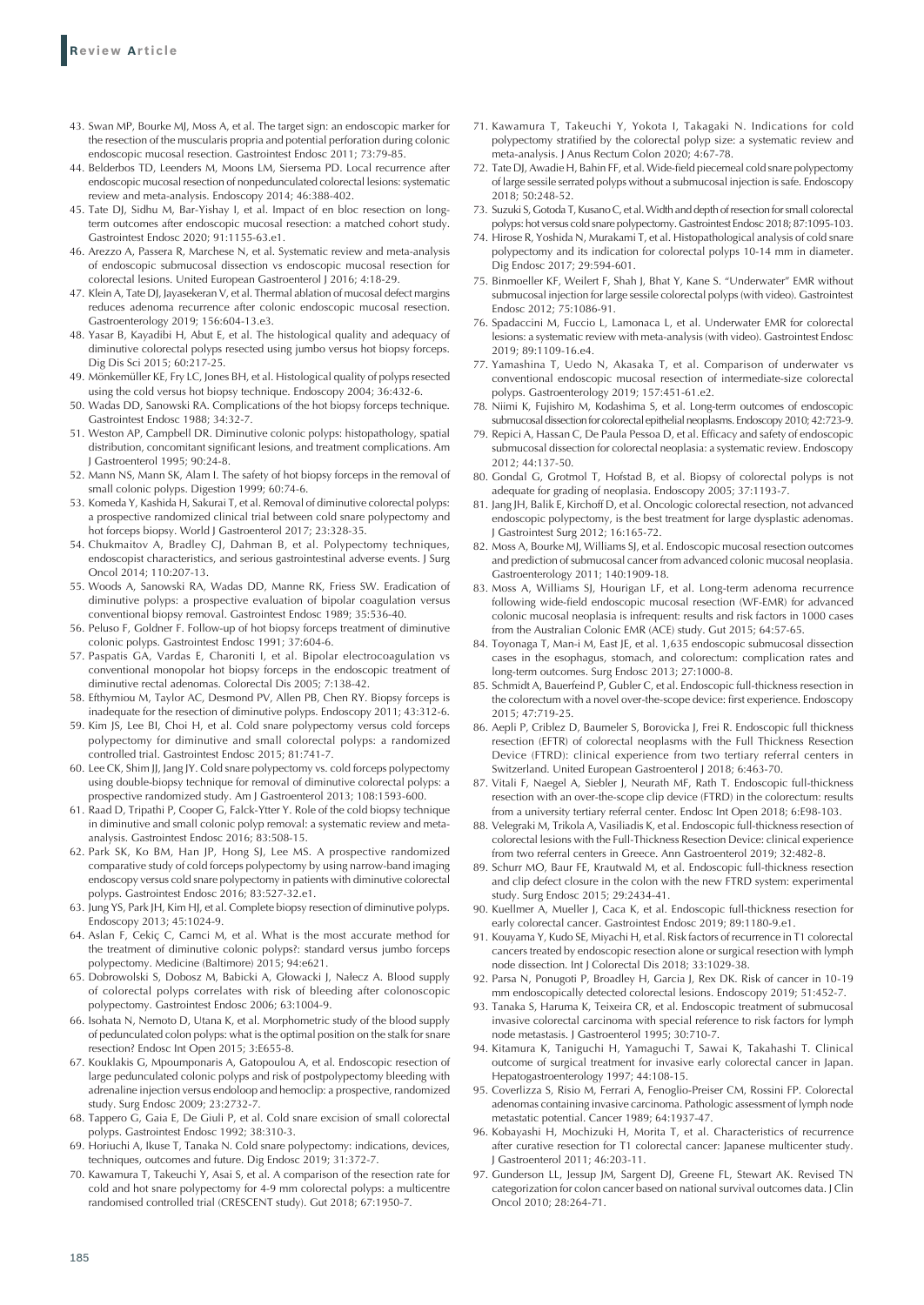- 98. Beaton C, Twine CP, Williams GL, Radcliffe AG. Systematic review and metaanalysis of histopathological factors influencing the risk of lymph node metastasis in early colorectal cancer. Colorectal Dis 2013; 15:788-97.
- 99. Bosch SL, Teerenstra S, de Wilt JH, Cunningham C, Nagtegaal ID. Predicting lymph node metastasis in pT1 colorectal cancer: a systematic review of risk factors providing rationale for therapy decisions. Endoscopy 2013; 45:827-34.
- 100. Mou S, Soetikno R, Shimoda T, Rouse R, Kaltenbach T. Pathologic predictive factors for lymph node metastasis in submucosal invasive (T1) colorectal cancer: a systematic review and meta-analysis. Surg Endosc 2013; 27:2692- 703.
- 101. Choi JY, Jung SA, Shim KN, et al. Meta-analysis of predictive clinicopathologic factors for lymph node metastasis in patients with early colorectal carcinoma. J Korean Med Sci 2015; 30:398-406.
- 102. Wada H, Shiozawa M, Katayama K, et al. Systematic review and metaanalysis of histopathological predictive factors for lymph node metastasis in T1 colorectal cancer. J Gastroenterol 2015; 50:727-34.
- 103. Labianca R, Nordlinger B, Beretta GD, et al. Early colon cancer: ESMO clinical practice guidelines for diagnosis, treatment and follow-up. Ann Oncol 2013;

24 Suppl 6:vi64-72.

- 104. Fisher DA, Shergill AK, Early DS, et al. Role of endoscopy in the staging and management of colorectal cancer. Gastrointest Endosc 2013; 78:8-12.
- 105. Levic K, Bulut O, Hansen TP, Gögenur I, Bisgaard T. Malignant colorectal polyps: endoscopic polypectomy and watchful waiting is not inferior to subsequent bowel resection. A nationwide propensity score-based analysis. Langenbecks Arch Surg 2019; 404:231-42.
- 106. Backes Y, de Vos Tot Nederveen Cappel WH, van Bergeijk J, et al. Risk for incomplete resection after macroscopic radical endoscopic resection of T1 colorectal cancer: a multicenter cohort study. Am J Gastroenterol 2017; 112:785-96.
- 107. Rutter MD, East J, Rees CJ, et al. British Society of Gastroenterology/Association of Coloproctology of Great Britain and Ireland/Public Health England postpolypectomy and post-colorectal cancer resection surveillance guidelines. Gut 2020; 69:201-23.
- 108. Hassan C, Pickhardt PJ, Zullo A, et al. Cost-effectiveness of early colonoscopy surveillance after cancer resection. Dig Liver Dis 2009; 41:881-5.